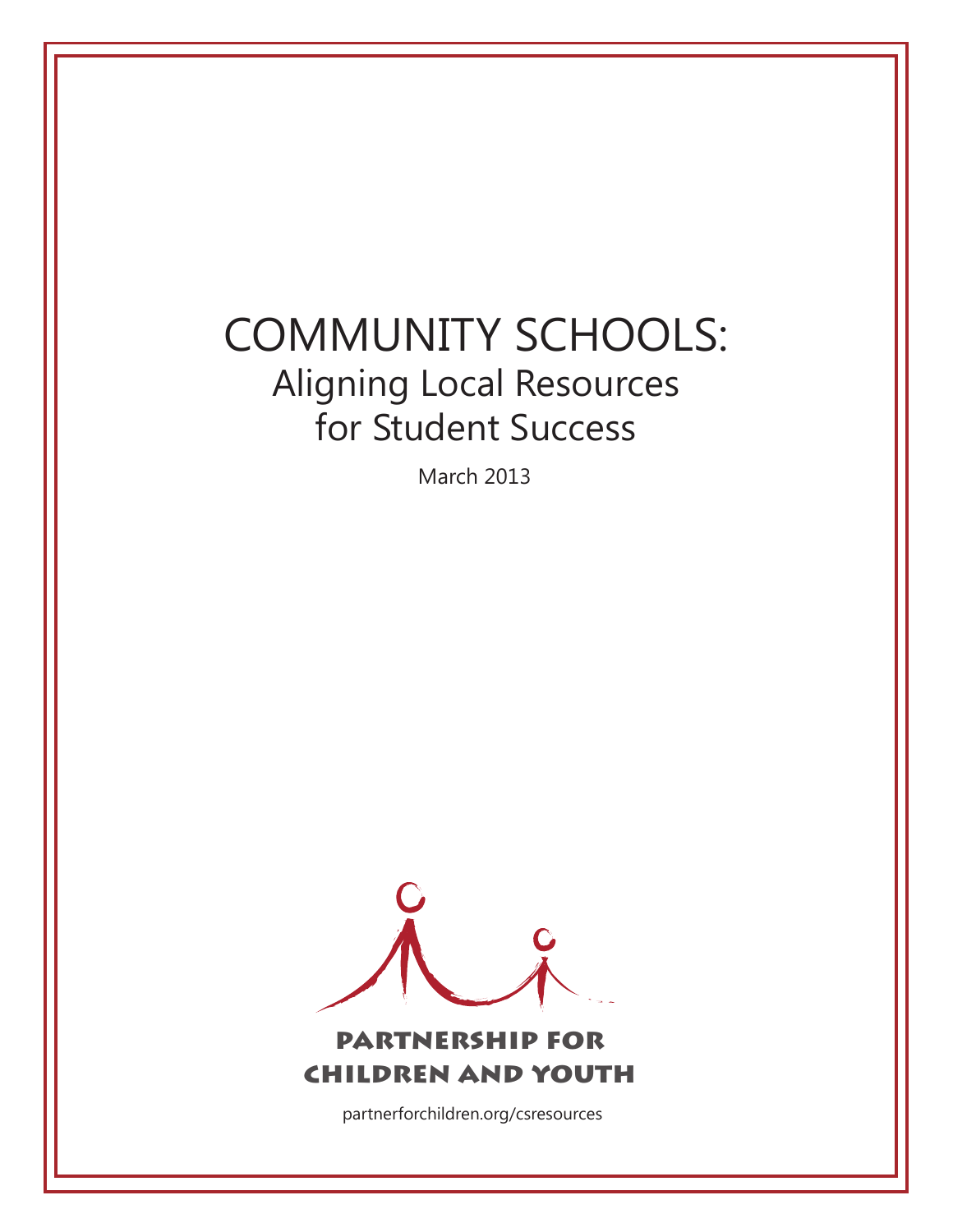# **CONTENTS**

- **3 Acknowledgements**
- **4 What Makes Community Schools Possible?**
- **4 Overview: Understanding How Community School Efforts are Funded**
- **5 A Foundation for Financing: Collaboration Among Partners**
- **7 Funding Principles: Focus on Alignment of Existing Funding**
- **9 Community Profiles**
- **10 Sacramento City Unified School District: Youth and Family Resources Centers**
- **13 Ontario-Montclair School District: Student and Family Support Services**
- **16 Bear Valley Unified School Districts: Bear Valley Healthy Start**
- **19 Redwood City School District/Redwood City 2020: Redwood City Community Schools**
- **22 Lake County Office of Education: Lake County Healthy Start**
- **26 Appendix A: Descriptions of Funding Streams**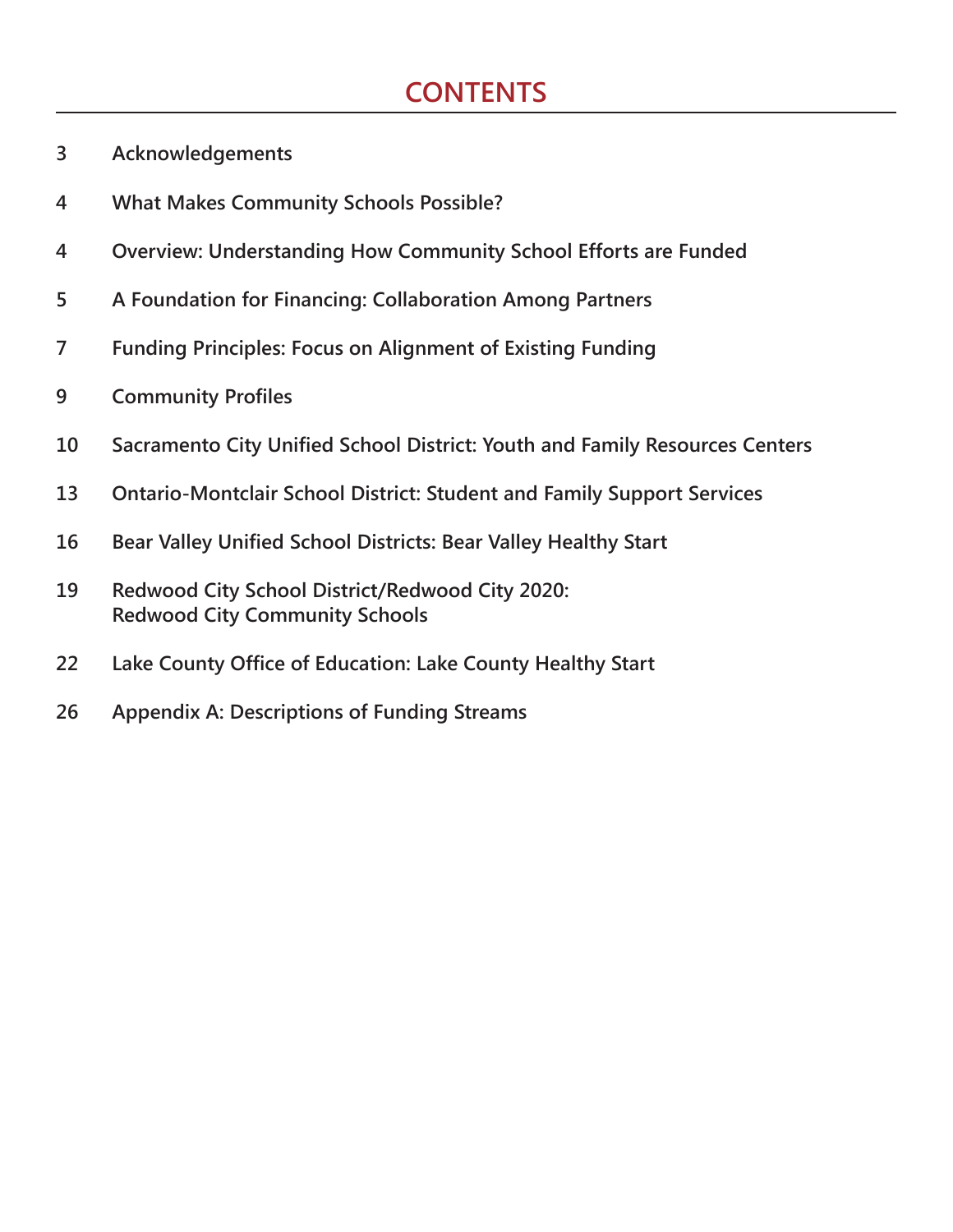# **ACKNOWLEDGEMENTS**

The Partnership for Children and Youth would like to thank the following people for their contributions to the development of this brief:

#### Barbara Kronick

Director, Integrated Support Services, Sacramento City Unified School District

Shelly Masur School Board Member, Redwood City School District

Leslie O'Hare Sorensen Resource Specialist, Student & Family Support Services, Ontario-Montclair School District

Tanya Perry Healthy Start Supervisor, Bear Valley Healthy Start, Bear Valley Unified School District

Sandra Portasio Director of School-Community Partnerships, Redwood City School District

> Joan Reynolds Healthy Start Director, Lake County Office of Education

Lawrence Shweky Coordinator, Integrated Support Services, Sacramento City Unified School District

### A special thank you to The California Endowment

for generously providing support for the development of this brief

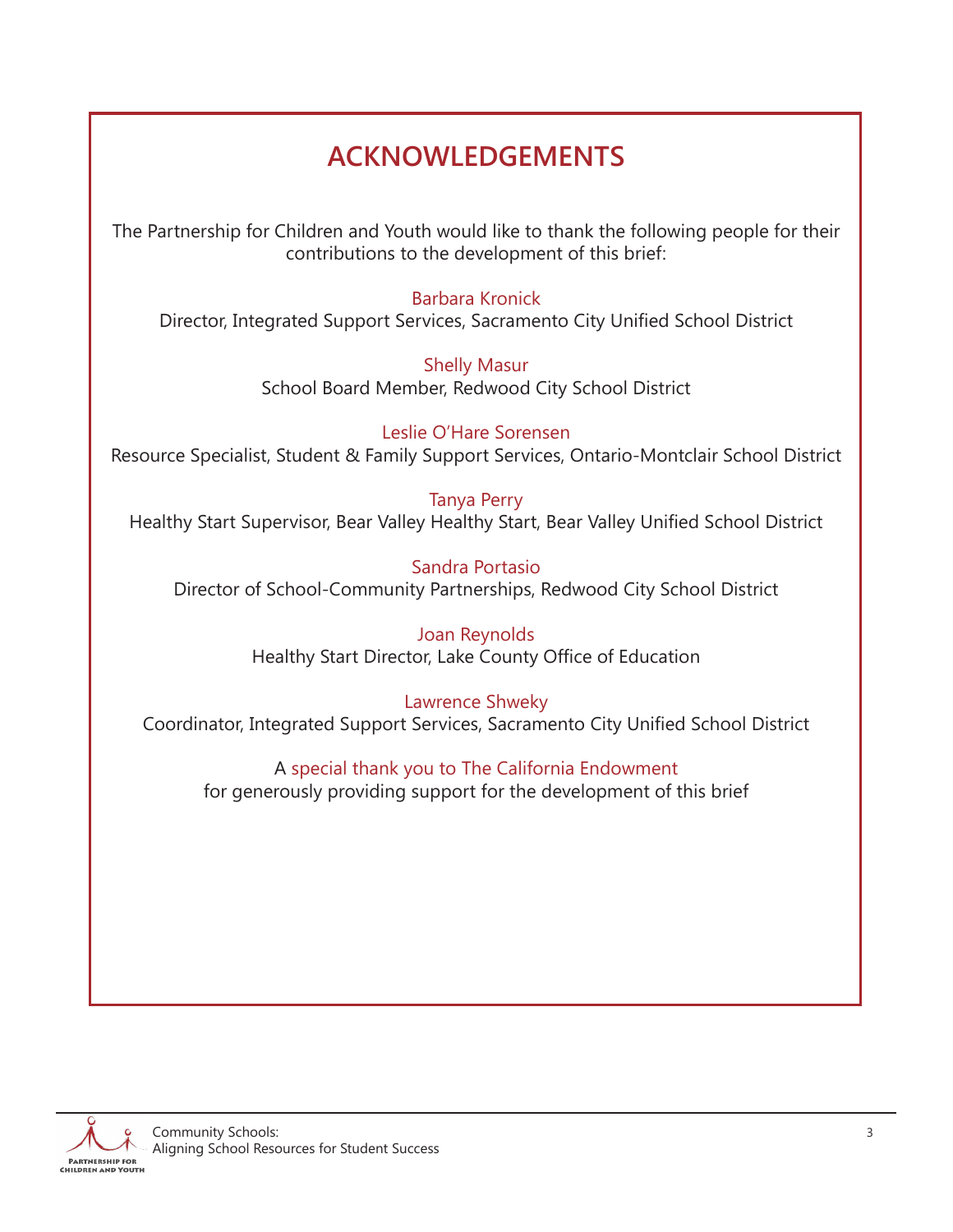# **What Makes Community Schools Possible?**

Community schools happen when a school district, local government and community partners join forces and align their resources and expertise to make sure every child has access to necessary academic, developmental, health and social supports. Through this intentional collaboration, agencies recognize that the needs of the whole child must be met in order for students to succeed. To this end, agencies work together to identify and understand the needs of children and their families, coordinating and leveraging the necessary resources to address those needs.

A community school is not a program. It's a way of doing business; a collaborative approach to supporting student success that includes components such as after school and summer programming, family engagement, social services, and physical and mental health services. With the ultimate goal of ensuring student success, a community school strives to be a fullspectrum resource for families and children, reflecting the needs and assets of the community.

#### **Overview: Understanding How Community School Efforts are Funded**

**Governance and Infrastructure as the Foundation**

Partnering at the local level to support student success makes good sense, and it is not a new idea. What's not so obvious is how to make these partnerships truly effective and, how to pay for it.

**This brief describes how community school efforts are financed—primarily, how local government agencies partner to align existing resources.** Aligning resources means redeploying them—not small or easy decisions to make. In order to make these decisions effectively, partnerships need to have formal governance structures in place and an infrastructure to support the decision-making work. This brief does not simply list potential funding streams, but instead starts with the key to financing—the partnerships and the governance structures behind them. The brief outlines common characteristics of successful and sustained community school initiatives, profiling five efforts that illustrate the critical role of coordination and intentional collaboration between partners.

The Community Profiles provide insight into the depth of partnerships required for such efforts and an overview of the types of funding streams that can be used to make such collaborations possible. While not a technical "how-to" guide, this brief provides evidence and ideas from successful efforts that school districts, counties, cities, non-profit organizations, and other public entities can use to begin exploring how to make community school partnerships.

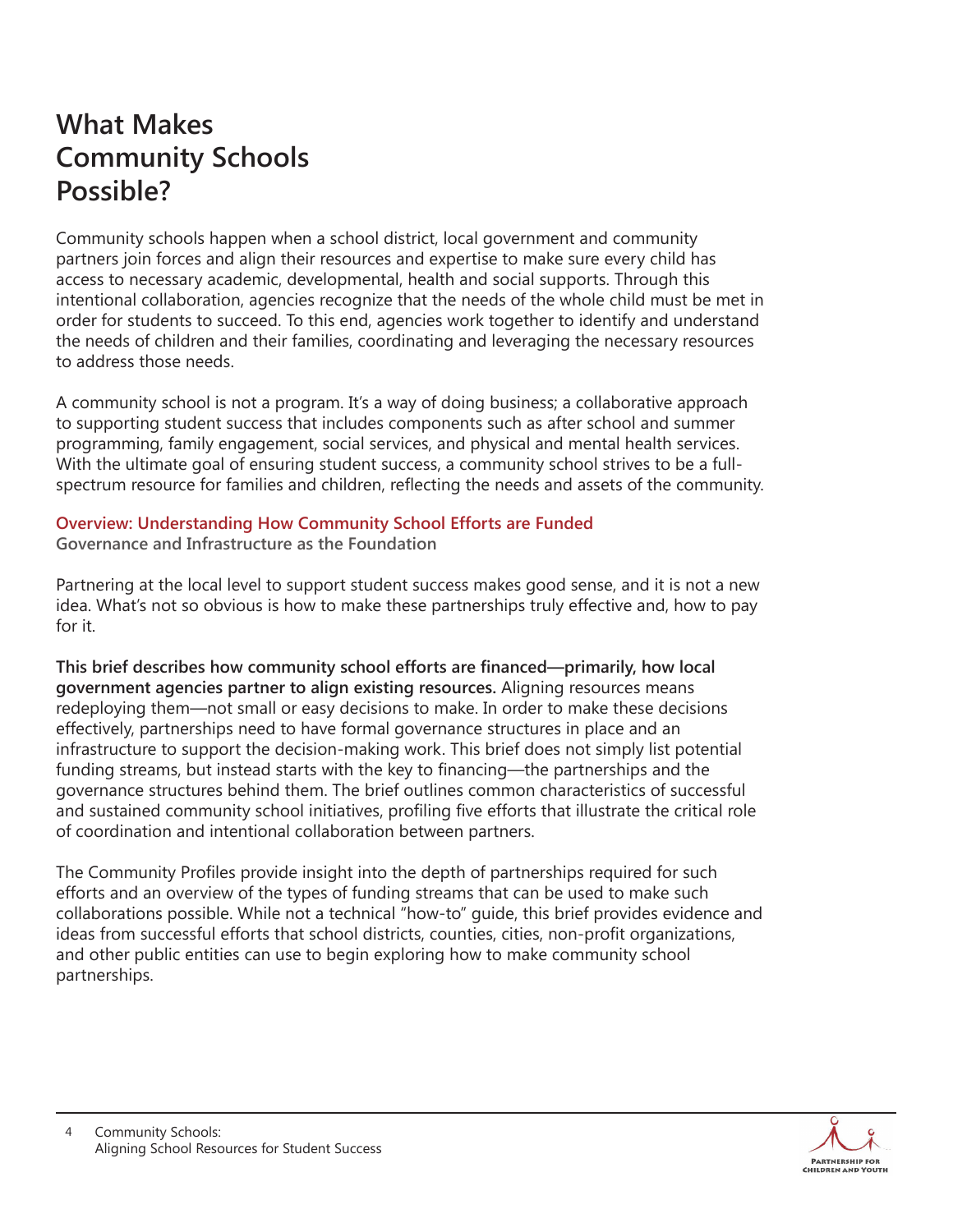Many communities are seeking highly competitive grants, such as the Full Service Community Schools or Promise Neighborhood grants, believing that they need significant seed funding to get their efforts started. This paper provides communities with ideas and examples about how and why to begin partnering and aligning resources, even in the absence of a special grant or seed funding.

#### **A Foundation for Financing: Collaboration Among Partners**

A well-built collaborative between partner agencies and the alignment of existing resources is the foundation for financing a community schools effort. Through a coordinated delivery system, a community school offers more effective programs and services than any one of its partners could offer on its own. For children and families, partners in community schools see greater benefits with increased accessibility, scope, quality and receptivity of services delivered. Community school partners achieve better outcomes as well as fiscal efficiencies through economies of scale and eliminating duplicative efforts. To this end, first establishing a cross-agency collaborative is a necessity to make substantial systemic efficiencies possible.

**Decisions about how to work together are made before decisions about what to do.** Adopting a community schools approach means all partners need to adopt a new way of doing business; partners need to commit to shared decision-making and putting real resources on the table. Moreover, time and resources must be devoted to establishing working relationships among partners and creating systems which allow

### **Many community schools efforts have been launched in response to severe budget situations.**

partners to collaboratively assess needs, share resources and make decisions. Developing these relationships and systems are critical initial steps to developing community schools. Discussions about filling service gaps and determining which services should be offered take place after each partner understands the purpose and role of the collaboration.

Successful and sustained community school efforts share important characteristics in what their governance infrastructures look like and how their collaboratives function:

**Partners work as a team to design the collaborative infrastructure.** ● While one or more partners may take the lead in bringing the group together, all must contribute to forming the basis of the collaboration. Partnering entities act as a collective team to design the infrastructure and the systems to support the collaboration. Together the team will: set common goals and priorities; assess needs and assets; reallocate existing resources or redeploy existing services or programs; track efforts and results; and continually improve implementation using data-based decision-making.

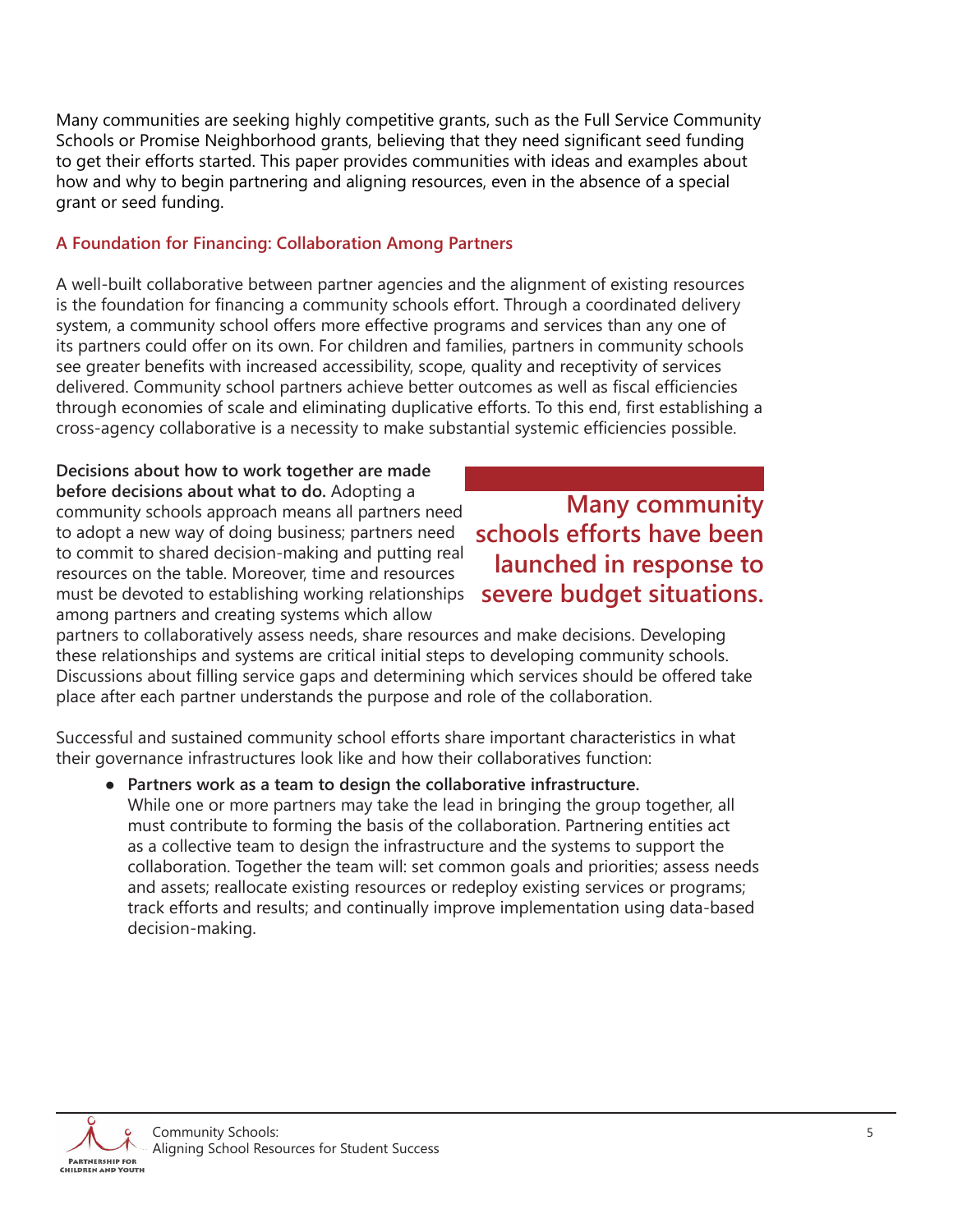#### **Coordination and teamwork occur at each level of decision-making.** ●

To ensure sustainability, partnering entities should build buy-in and develop coordination systems at the policy, management and site levels. Addressing coordination and working as teams at each of these levels helps the collaborative function effectively and endure organizational changes. For example, a community school typically has a steering committee with elected officials and local leaders involved in policy decisions, an executive team to manage overall operations and oversee partner agreements, and a site team to execute the day-to-day service delivery, referral and coordination.

#### **Partners share resources for coordination and services.** ●

In most cases, community school efforts have been started with little to no new resources, but rather through the redeployment and reallocation of existing resources in new ways. While partners may not physically pool their respective funding, they work collaboratively to adjust their resources to meet the needs identified by the collaborative. Indeed, many services are provided on an in-kind basis. (A more detailed discussion of funding appears on page 7.)

#### **School sites are key access points that reach clients more effectively.** ●

Since attending school is compulsory; child, county and city agencies increase their exposure to target populations by either delivering or providing the link to services at schools. In addition, children and families may be more likely to utilize services at a school site due to: convenience, the removal of barriers to trust with service providers on-site, and the destigmatizing effect of offering more universal and preventive services.

#### **Coordination is key.** ●

To be effective, simply co-locating services at school sites is not enough. Community school partners must coordinate across services and fully integrate services into school systems. This effort may require major adjustments in existing service delivery and referral systems, particularly to ensure that each partner shares information about clients also served by other partners. Cross-agency sharing of information is highly beneficial as it allows for increased responsiveness to clients' evolving needs. By meeting the full spectrum of needs, the effectiveness of any single support service is increased; which in turn decreases duplication of services and frees up resources for more preventative services to be provided.

#### **Partners equally share responsibility for collectively achieving results.** ●

All partnering entities—whether a county public health department, a city parks and recreation department or a school district—share responsibility for collectively achieving results and reaching identified outcomes. One partner may play a lead role in making progress toward a specific outcome, but all partners contribute to the success of reaching that outcome. For example, while a school may play the largest role in increasing students' academic learning, the county health department understands how its mental health consultant helps students address challenges that inhibit their ability to attend and focus in the classroom.

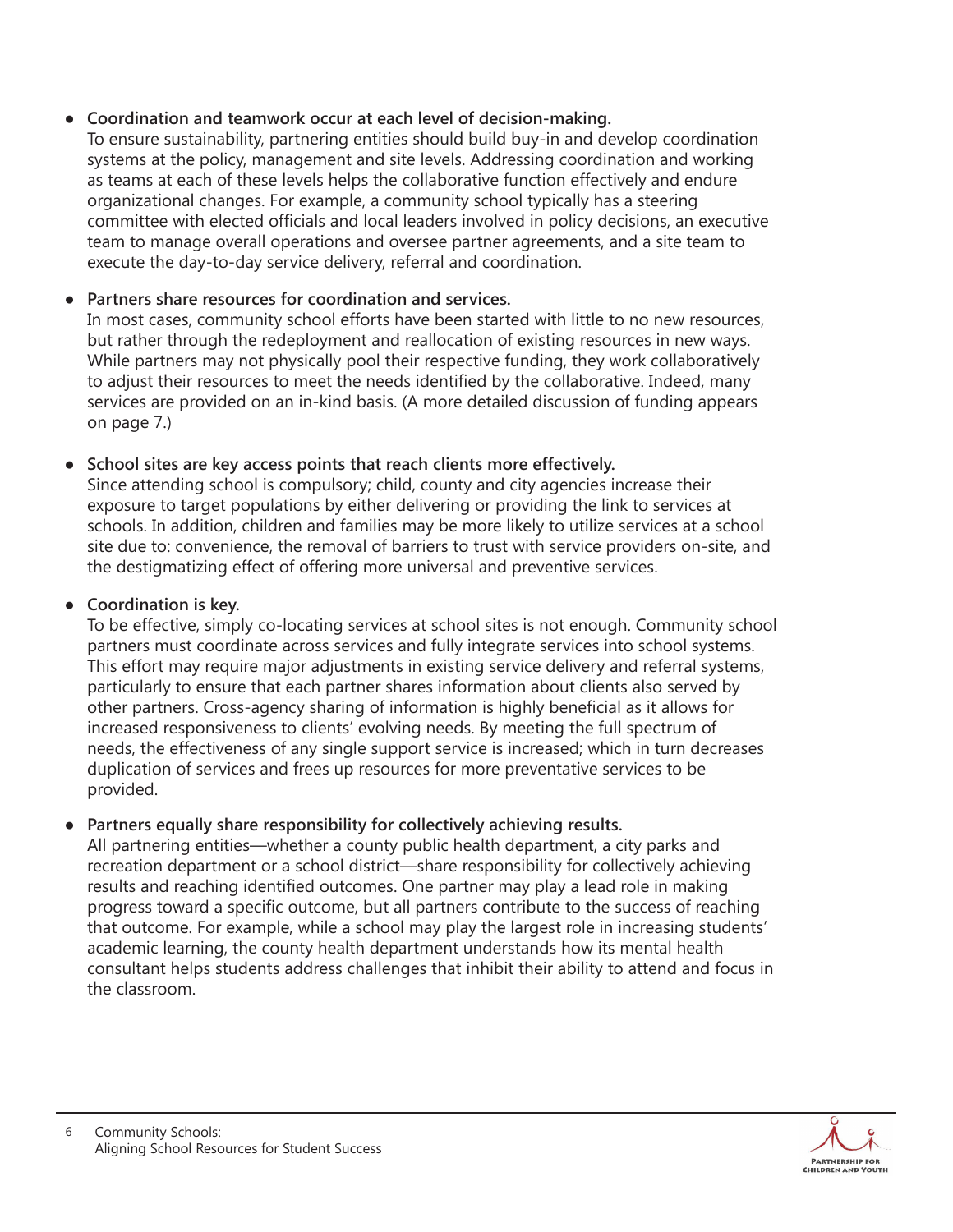#### **Funding Principles: Focus on Alignment of Existing Funding**

Funding for community schools comes from its partners, not from a specific grant or funding stream. **A community school effort can be started and sustained without new funding.** The Community Profiles in this brief contain budget matrices showing the alignment that has been achieved. The funding matrix in each profile lists funding streams being utilized, sources and uses of the funding, and percentages of the overall budget represented by the funding source.

While the design of each community's efforts is unique to that community's assets and needs, some common principles regarding funding should be noted:

#### **What Alignment of Resources Means**

The core tenet of the community schools approach is that partnering entities share resources; this includes funding, time, personnel and/or other assets. Indeed, partner agencies are not just handing over their own funding, but they are allowing their partners to have a say

about how the funding they control is utilized. Additionally, funding is not always the most important asset a partner has to offer. For example, sharing buildings and other facilities make significant contributions to resources available to help meet the collaborative's goals.

### **Community school strategies have historically been started and sustained without new funding.**

#### Finally, decisions about how current staff is

utilized—versus adding new staff—are critical in terms of achieving maximum impact. For example, having a county-deployed mental health worker join the school's teaching staff in the Student Study Team process could significantly increase the impact of the mental health services provided, even if it means giving up an hour of time working directly with students each week.

#### **Getting Started Without New or Additional Funding**

While redeploying or reallocating services/resources to a school site can be challenging, it does not necessarily require new resources. The reality is many community schools get started with a single public agency partnering with a school district to expand its reach to a certain population. Once an effective partnership is established around one type of service, the agency and school identify another service to integrate into the school site that will help both the agency and the school meet its goals. Results from the partnership attract other entities with complementary services to join the collaborative so that they too can reach their goals.

For example, Redwood City 2020 (RWC2020)—a formal partnership among San Mateo County, Redwood City, the Redwood City School District, the Sequoia Union High School District, private funders and community-based organizations—was formed when key players from each of these entities realized that they were meeting multiple times about different topics affecting children and families.

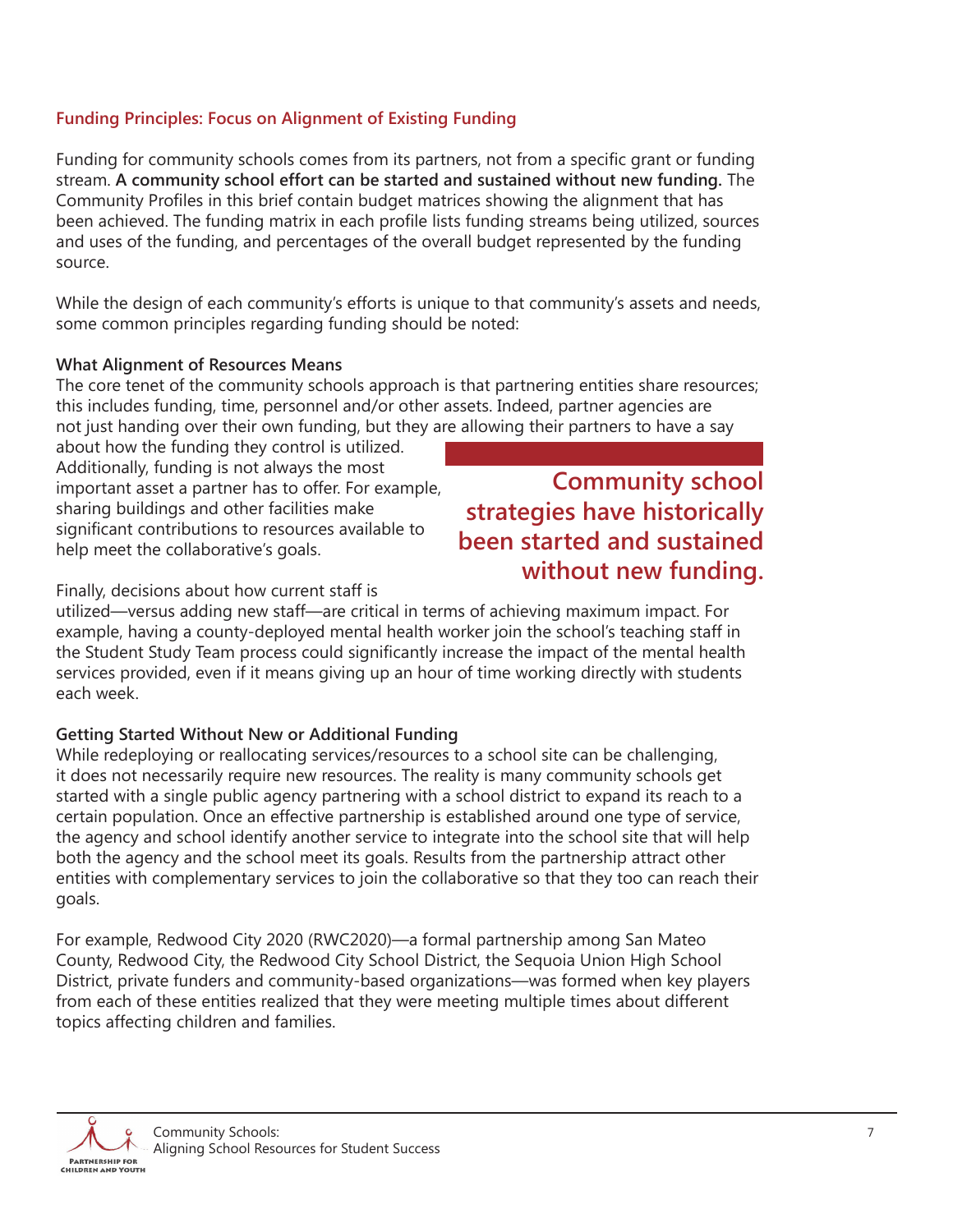By establishing Redwood City 2020, the partner organizations created a vehicle for having more comprehensive conversations, and at the same time, setting priorities more strategically and ultimately, implementing programs with greater impact. Despite declining budgets, RWC2020 has maintained support for its community schools—citing the significant return on investment they deliver each year.

In the current era of highly stressed public agency budgets, the community schools approach

can offer a strategic method for making tough budget decisions and making the most out of community resources.

**This Is Really Not Just School Districts' Responsibility**

On the contrary, the community schools approach is about school districts turning to the community (especially county and city agencies) to help provide services and programs outside the expertise of schools.

**...the community schools approach can offer a strategic method for making tough budget decisions and making the most out of community resources.**

A perusal of the funding matrices in the Community Profiles will show that school districts are contributing less than half of the total resources on the table. Each profile contains a leveraging ratio which represents the amount of outside resources brought in by the investment of one dollar of district controlled funding. The most common ratio is 3:1 for every education dollar invested. This ratio goes as high as just under 17:1 in the case of Redwood City. In the case of Sacramento City Unified School District, 85% of the overall budget consists of resources for services that come from partners or outside grants.

#### **How Does Coordination Happen?**

Without staff specifically responsible for coordination, maximizing the resources brought together by the partner organizations is not possible. In addition, investment in coordination must be made at both the management and site levels.

While most service delivery costs can be addressed by redeploying existing resources, many community school efforts struggle to identify resources to cover the costs of coordination. To ensure adequate coordination is in place, community schools efforts should prioritize obtaining policy and fiscal commitments from each partnering entity.

Very few public funding streams are dedicated to such coordination; although several federal, state and local funding streams can be used for such costs [refer to the Community Profiles below for examples of funding streams most commonly used to pay for coordination and administration; including: Medi-Cal Administrative Activities (MAA), Title I and general funds].

These funding streams, however, face competing demands and may be difficult to redirect to coordination for a community schools effort. Some successful community schools initiatives have pieced together cash and in-kind resources from each of the partners to cover the costs associated with coordination.

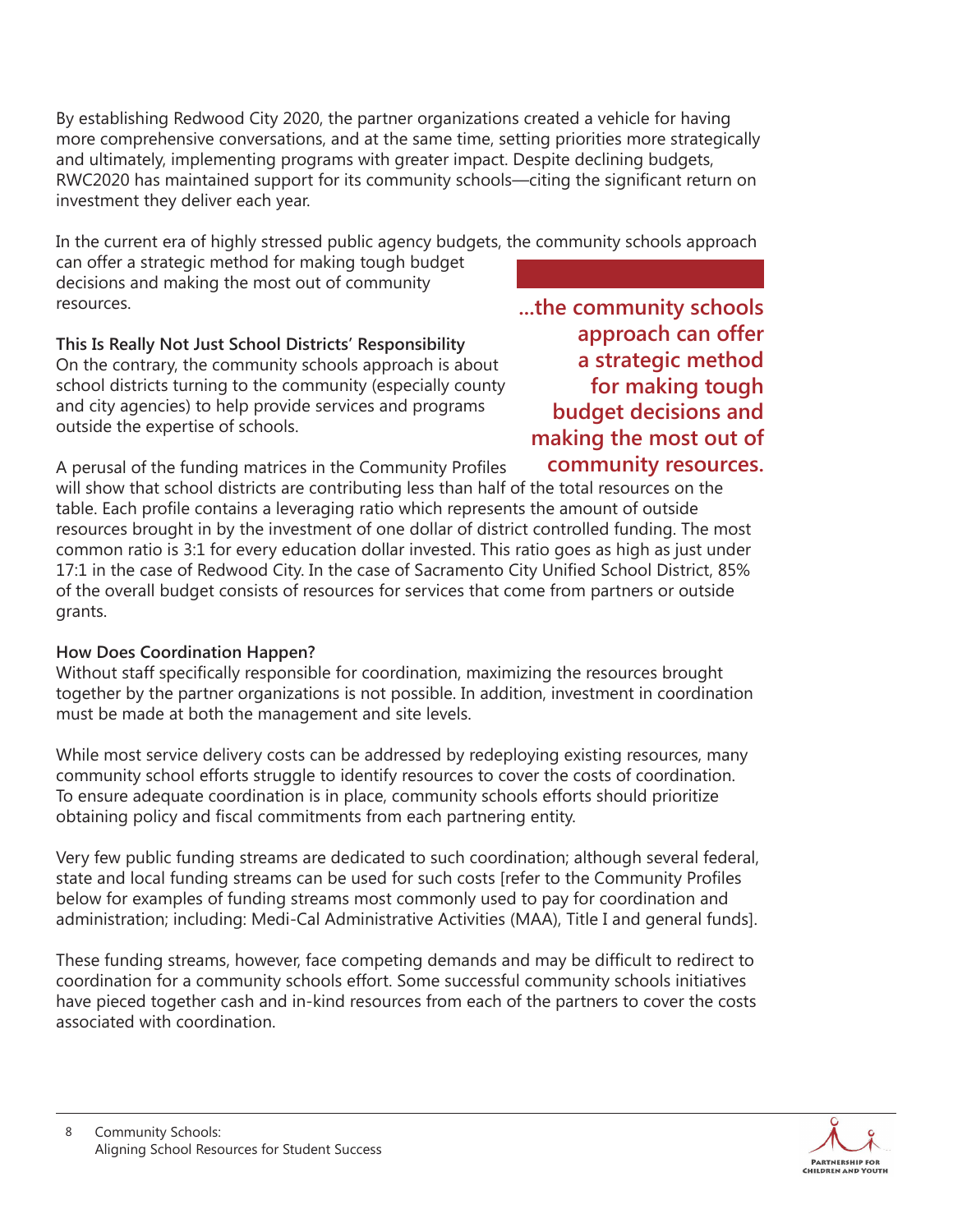### **Community Profiles**

The community profiles that follow include: a description and history of the community school effort; the services, supports and opportunities being provided; the governance structure and the nature of the partnerships; how the effort is funded; and the results each community has seen. The following communities are highlighted:

- **Sacramento City Unified School District – Youth and Family Resource Centers**
- **• Ontario-Montclair School District – Student and Families Support Services**
- **• Bear Valley Unified School District – Bear Valley Healthy Start**
- **• Redwood City School District/Redwood City 2020 – Redwood City Community Schools**
- **• Lake County Office of Education – Lake County Healthy Start**

#### **Note to School Districts**

A common misconception among school districts is that a community schools initiative will require a special start-up grant or major ongoing commitment of funding from the school district. The community profiles demonstrate successful community schools efforts relying on relatively small amounts of district funding. Indeed, most efforts leverage a majority of their resources from partner agencies and require no commitment of the district's general fund.

#### **Note to Counties**

County health and human services may find Redwood City's profile of particular interest. While Redwood City School District is the lead agency in the community school initiative, the partners in Redwood City 2020 jointly own and support the community schools initiative. Redwood City's community schools are supported by a formal partnership between the school district the city and the county—Redwood City 2020.

Rural counties may find the Lake County Healthy Start profile of particular interest to rural counties. To maximize limited resources and reach as many families as possible with support services, Lake County Healthy Start is administered by the County Office of Education—this way all seven of the County's school districts can participate and administrative costs are kept to a minimum.

#### **Note to Cities**

Cities wishing to understand the role they can play in a community schools approach may be most interested in the profile for the Ontario-Montclair community. In their effort, the school district and the City of Montclair partnered to provide the necessary resources for administration and basic infrastructure. Also of interest to cities, Redwood City 2020 is an initiative housed in the City Manager's office.

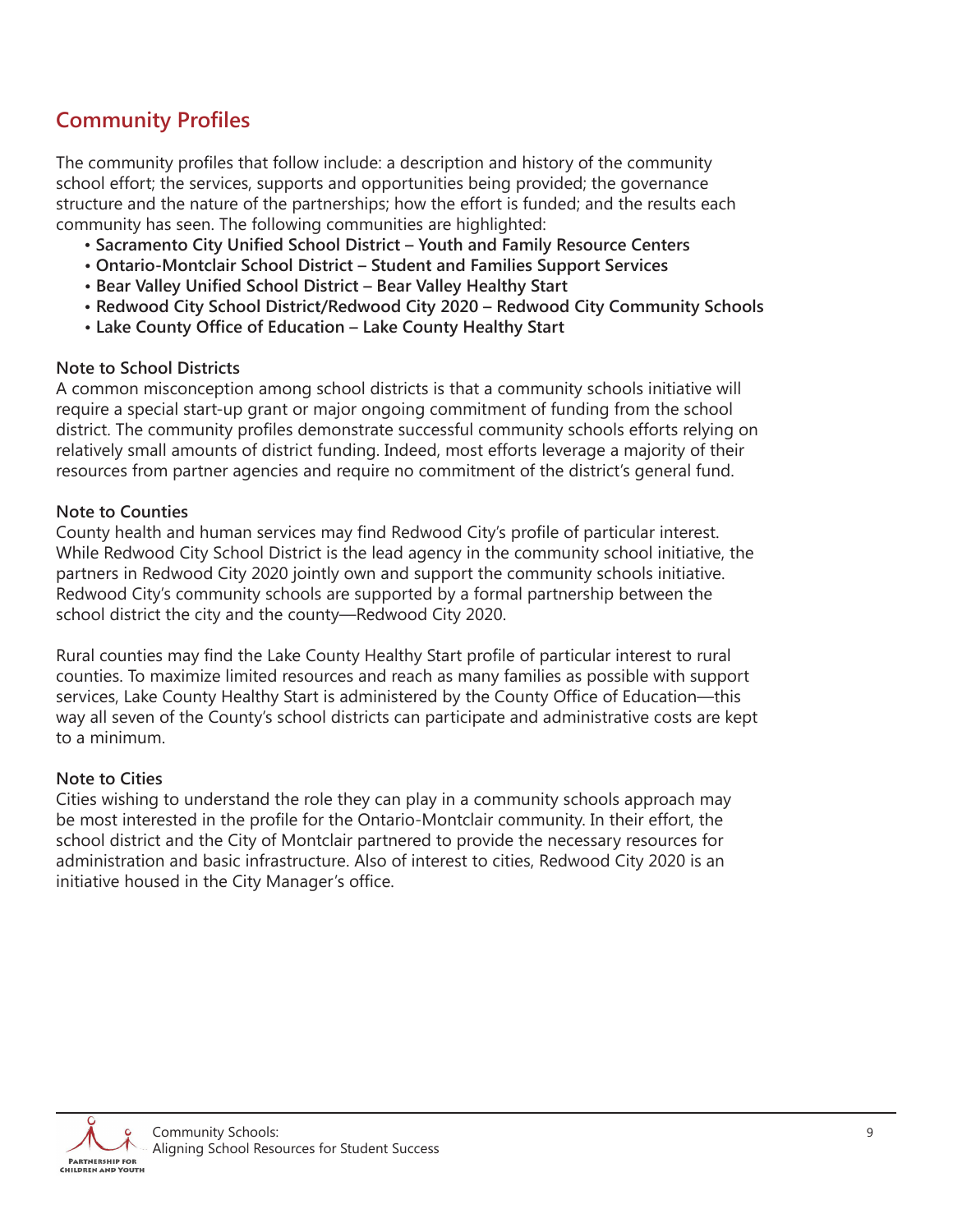### **Sacramento City Unified School District Youth and Family Resource Centers**

#### **Overview**

Sacramento City Unified School District's (SCUSD) Office of Integrated Support Services (ISS) operates 19 youth and family resource centers (YFRCs) at schools throughout the district to provide support to students who are struggling socially, emotionally, behaviorally and/ or academically. At each center, social workers, family advocates, interns and community partners work directly with students and families to address issues of concern, drawing on school and community resources for additional support.

#### **Services Provided**

SCUSD's YFRCs provide a spectrum of integrated support that spans the areas of youth development, family services, academic enrichment, health and mental health. Targeted primarily to low-achieving students, YFRC services address critical student needs that pose barriers to learning. Services include:

| <b>Student Services</b>                                                                                                                                                                                                    | <b>Family Services</b>                                                                                                                                                          | <b>School Services</b>                                                                                                                                                                                            |
|----------------------------------------------------------------------------------------------------------------------------------------------------------------------------------------------------------------------------|---------------------------------------------------------------------------------------------------------------------------------------------------------------------------------|-------------------------------------------------------------------------------------------------------------------------------------------------------------------------------------------------------------------|
| • Advocacy<br>• Counseling<br>• Classroom Support<br>• Conflict Resolution<br>• Dental Screening<br>• Mentoring<br>• Recreational Activities<br>• School Supplies/Uniforms<br>• Tutoring<br>• Youth Development Activities | • Case Management<br>• ESL and Citizenship Classes<br>• Health Insurance<br>Enrollment<br>• Home Visits<br>• Immunization Clinics<br>• Parenting Classes<br>• Parent Leadership | • Attendance Services<br>• Community and School<br>Safety<br>• Crisis Intervention<br>• SARB <sup>1</sup> Participation<br>• Student Study Team<br>Support<br>• Suicide Risk Assessment<br>• Translation Services |

In addition to the services at the 19 YFRCs, ISS provides support and consultation to administrators and staff at SCUSD's other 65+ schools on specific students, as well as program and policy issues related to social and emotional support. ISS also publishes a community resource directory, manages the SCUSD online resource directory and has recently launched a resource line related to LGBTQ student issues.

#### **History**

SCUSD's Youth and Family Resource Centers (YFRC) began in 1992 with support from the California Healthy Start program. Between 1992 and 2009, when the last Healthy Start grants were awarded, SCUSD received 14 operational grants to establish YFRCs at 26 schools. Of these, 19 YFRC sites remain funded and operational, including sites at 15 elementary, two middle and two high schools.

1 Student Attendance Review Board.



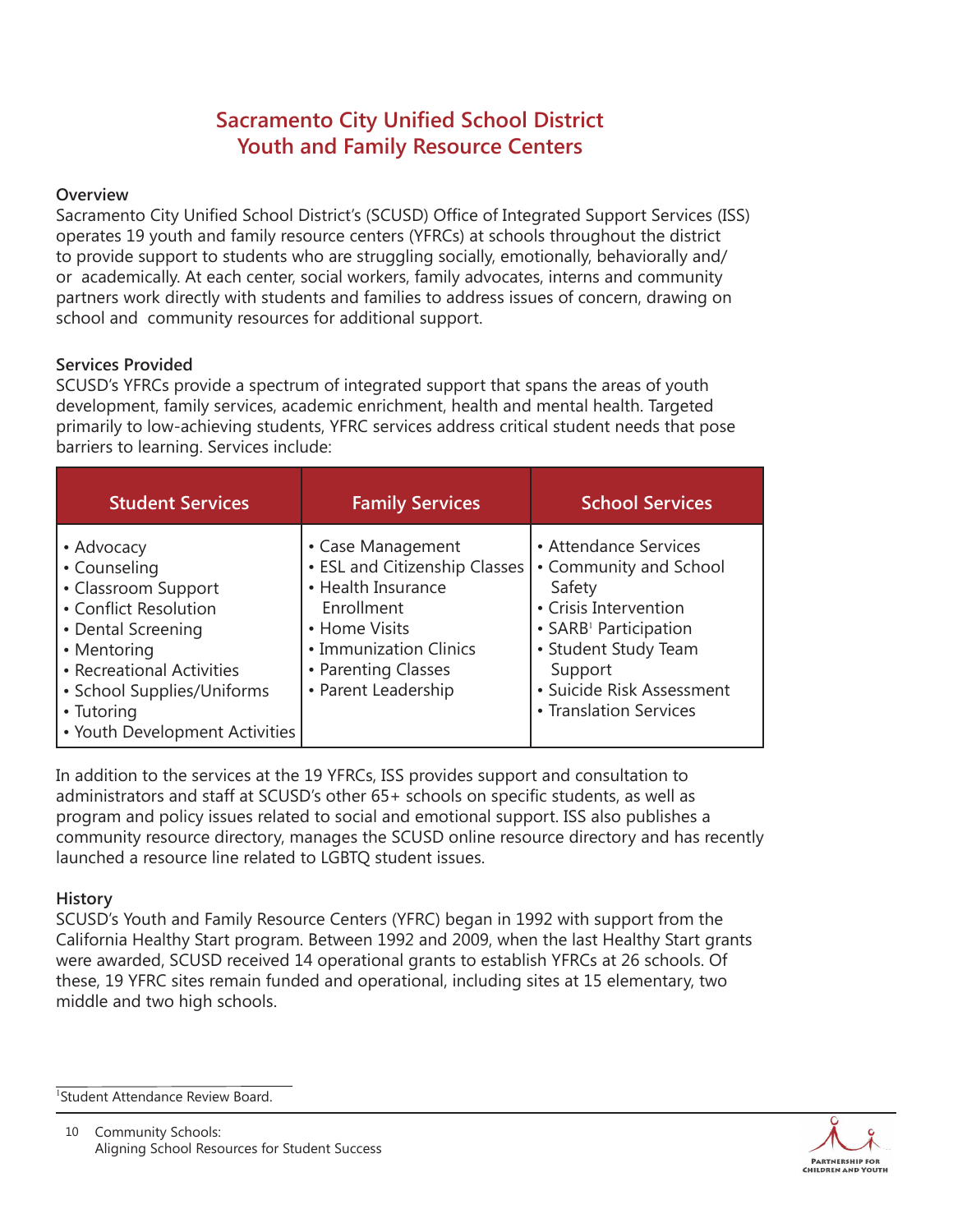#### **Governance / Partnerships**

Each YFRC is governed by a combination of site-level management, district-level management and a collaborative composed of school and community stakeholders. At each site, a YFRC coordinator works closely with the principal to identify students and families in need of support (generally through the Student Study Team process), and to identify strategies for addressing these needs. The YFRC coordinator directly supervises YFRC staff and interns, manages relationships with community partners, and sits on each school's Site Council.

SCUSD's YFRCs are managed centrally through the Department of Integrated Support Services, which also coordinates a wide array of support services including foster youth, homeless services, mental health services and others. ISS staff are also called upon frequently to address policy issues within the school district and county, as well as to provide input on state and national legislation.

More than 100 community partners—which include community non-profits, city and county agencies, interns and volunteers—contribute to the success of SCUSD's YFRCs and provide over \$3 million annually in services. Though provided in-kind, community partners represent the most significant source of funding for YFRC support services.

This is made possible in part because the YFRCs provide partners with access to students, confidential working space and general assistance. Without this mutually supportive partnership, many of these services would fail to reach the students.

#### **Results**

SCUSD YFRC evaluation data provides evidence of the close connection between social/ emotional support and academic achievement. For example, data from the SCUSD Village Project (2004-05) demonstrated the following successes for students receiving YFRC services who had presented with poor grades, chronic truancy and/or extreme behavior problems:

- Over 77% (N = 705) of students at high risk of academic failure referred by teachers to SCUSD YFRC's maintained or improved their math and English scores on the California Standards Test.
- Of students referred by teachers for academic challenges who were functioning below basic proficiency in English or math, 33% improved their language skills and 27% increased their level of math proficiency.
- Of those referred to the YFRC's for behavioral challenges who were functioning below basic proficiency in math (N = 355) or English (N = 394), 30% increased their level of Math proficiency and 28% improved their language skills.

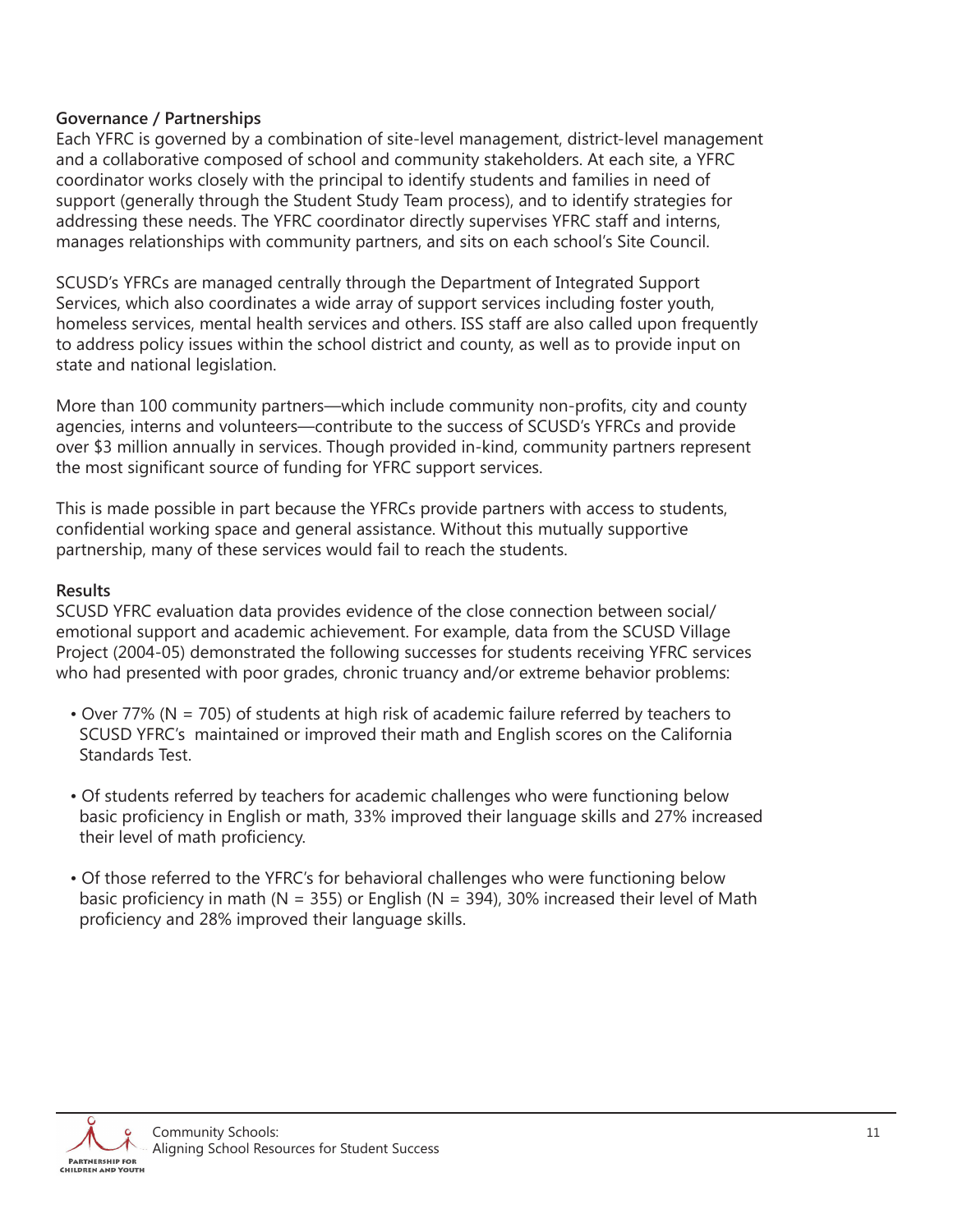#### **Funding**

YFRC services are funded through many different sources, including grants, LEA Medi-Cal dollars, school-site contributions and leveraged funding through community partners.

Approximately six dollars in partner services are leveraged for every one dollar of direct YFRC funding. The YFRC's are funded without a single dollar from the school district general fund. In-kind resources that the YFRC infrastructure is able to leverage for school sites include: social work interns, community mental health providers, substance abuse services, language assistance and cultural brokerage, legal aid and health advocacy.

The following matrix shows the various funding sources and the activities and services they pay for:

| <b>Funding Sources/Types</b>                                                                                                                                                                                                                             | <b>Service Funded</b>                                                                                                                                                                                       | Percentage of<br><b>Total Funding</b> |
|----------------------------------------------------------------------------------------------------------------------------------------------------------------------------------------------------------------------------------------------------------|-------------------------------------------------------------------------------------------------------------------------------------------------------------------------------------------------------------|---------------------------------------|
| School Site Funding <sup>2</sup><br>• Title I (main source)<br>· EIA (Economic Impact Aid)<br>• QEIA (Quality Education<br><b>Investment Act)</b>                                                                                                        | • Family Resource Center<br>coordination<br>• Social work and case<br>management services<br>• Intern supervision                                                                                           | 7%                                    |
| <b>School District</b><br>• LEA Billing Option (Medi-Cal)<br>• TIIBG (Targeted Instructional<br>Improvement Block Grant) (AB 825)<br>• McKinney Vento <sup>3</sup> (CDE)                                                                                 | • Family Resource Center<br>coordination<br>• Social work and case<br>management services<br>• Intern supervision<br>• Administration<br>• Outreach and support for<br>homeless youth and their<br>families | 4%                                    |
| <b>Education Related/Competitive Grants</b><br>• Healthy Start (CDE)<br>• School Community Violence<br>Prevention (CDE)<br>• Lifeline Mentoring (federal - OJJDP) <sup>4</sup>                                                                           | • Healthy Start site<br>administration<br>• Violence Prevention<br>• Peer Mediation<br>• Conflict Resolution<br>• Youth Development Services<br>• Bullying Prevention<br>· School health centers            | 4%                                    |
| <b>Local Government/Partner Agencies</b><br>• Sacramento County Mental Health/<br>EPSDT <sup>5</sup><br>• CSUS Dept. of Social Work<br>(interns provided in-kind)<br>• Over 120 community partners<br>providing a wide range of services<br>and supports | · School-based mental<br>services<br>• Social work and counseling<br>services<br>• Wide range of social,<br>emotional, academic,<br>health, youth development<br>and family support services                | 85%                                   |
| <b>Private Donors/Foundations</b>                                                                                                                                                                                                                        |                                                                                                                                                                                                             | Less than 1%                          |

<sup>2</sup> Sources of school site contributions vary by school site. Title I represents the main source of funding. Some school sites contribute funds from EIA and QEIA to a lesser degree. 3 McKinney Vento Homeless Education Assistance Act.



**<sup>4</sup>** Office of Juvenile Justice and Delinquency Prevention.

<sup>5</sup> Early Periodic Screening, Diagnosis and Treatment – the Medi-Cal / Medicaid program for children.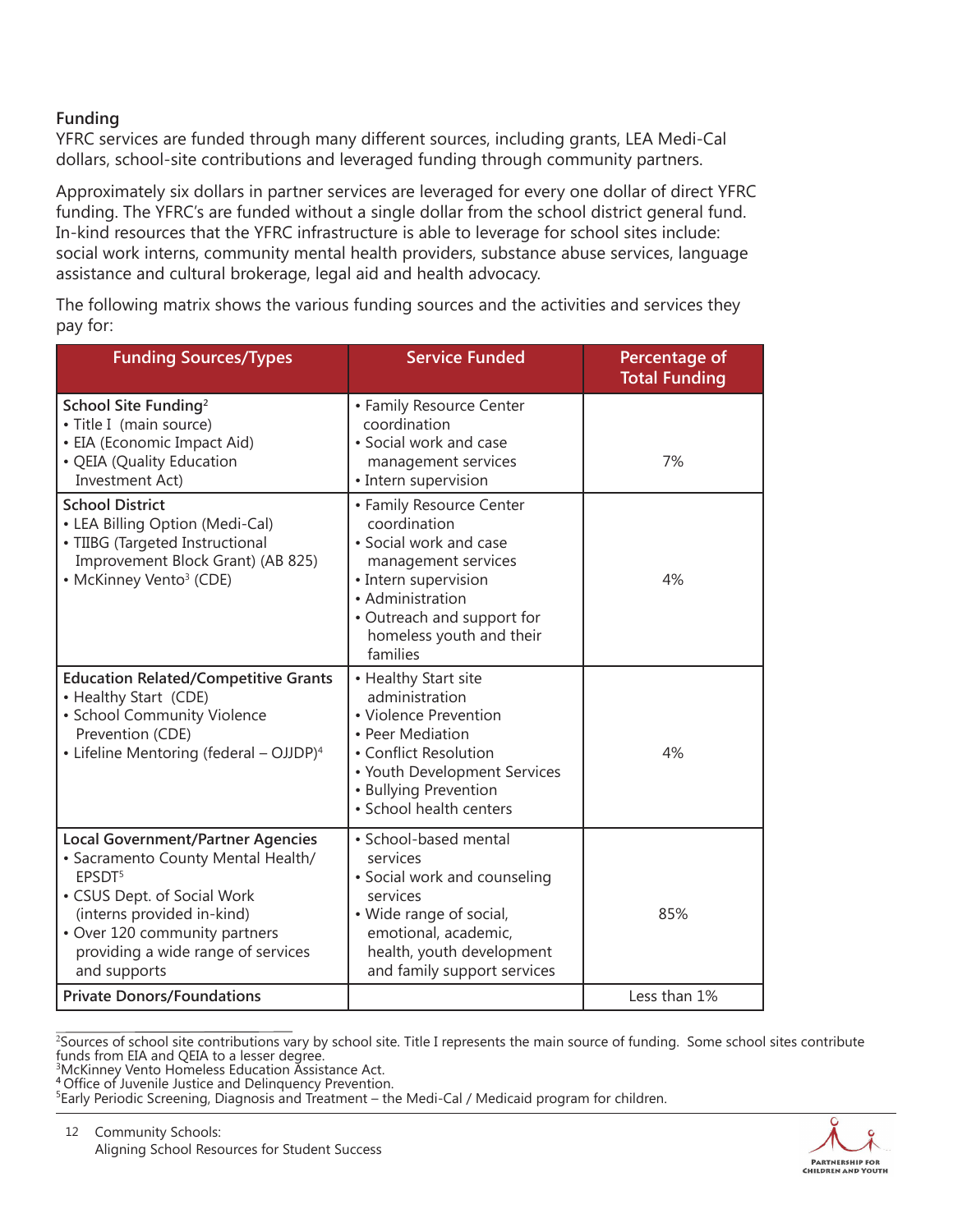### **Ontario-Montclair School District Student and Family Support Services**

#### **Overview**

The Ontario-Montclair School District's vision is to ensure all students are prepared for success in school and life. This is achieved through focused academic programs and a continuum of supports services for students and families in need. These supports are especially important in Montclair and Ontario where 85% of students live in poverty, 49% of students are English Language Learners, and 39% of parents lack a high school diploma. To implement these services the Ontario-Montclair School District (OMSD) (K-8) established the Family Solutions Collaborative and Montclair Community Collaborative to serve all 32 schools in the district through outreach staff and a network of family resource centers.

#### **Services Provided**

Outreach consultants at each school site link students and families to comprehensive case management and other services. Case management includes both crisis intervention services and coordinated access and referrals to a range of supports including: housing, food, clothing, domestic violence supports, children's health insurance enrollment, health care, legal services, counseling, transportation supports, and more. Families can directly access: lice and immunization clinics, counseling services, and primary care medical services for children and adults either free or at low cost. In addition, families are offered parent education and school readiness supports.

Students from targeted schools participant in Promise Scholars, a multi-year universal college readiness program which has successfully helped students navigate the path to postsecondary education opportunities beginning in the 5th grade. Promise Scholars provides early college awareness, aspirations, and access to students with limited resources.

#### **History**

Together, the Family Solutions Collaborative and Montclair Community Collaborative have received eight Healthy Start Planning and Operational grants since 1997. As stated above, services are now provided to all 32 schools in the district.

In the winter of 2011, OMSD will be opening a new family resource center with Mental Health Services Act – Prevention and Early Intervention funds and a donated building by the City of Montclair using redevelopment funds. In addition, OMSD will be starting a school-based mental health clinic. Services in the new mental health clinic will be paid for via the children's Medi-Cal program, Early Periodic Screening Diagnosis and Treatment (EPSDT).

#### **Governance / Partnerships**

OMSD provides district-wide coordination of the outreach consultants at each school site. The outreach consultants are OMSD staff who link students and families to the comprehensive case management and other services.

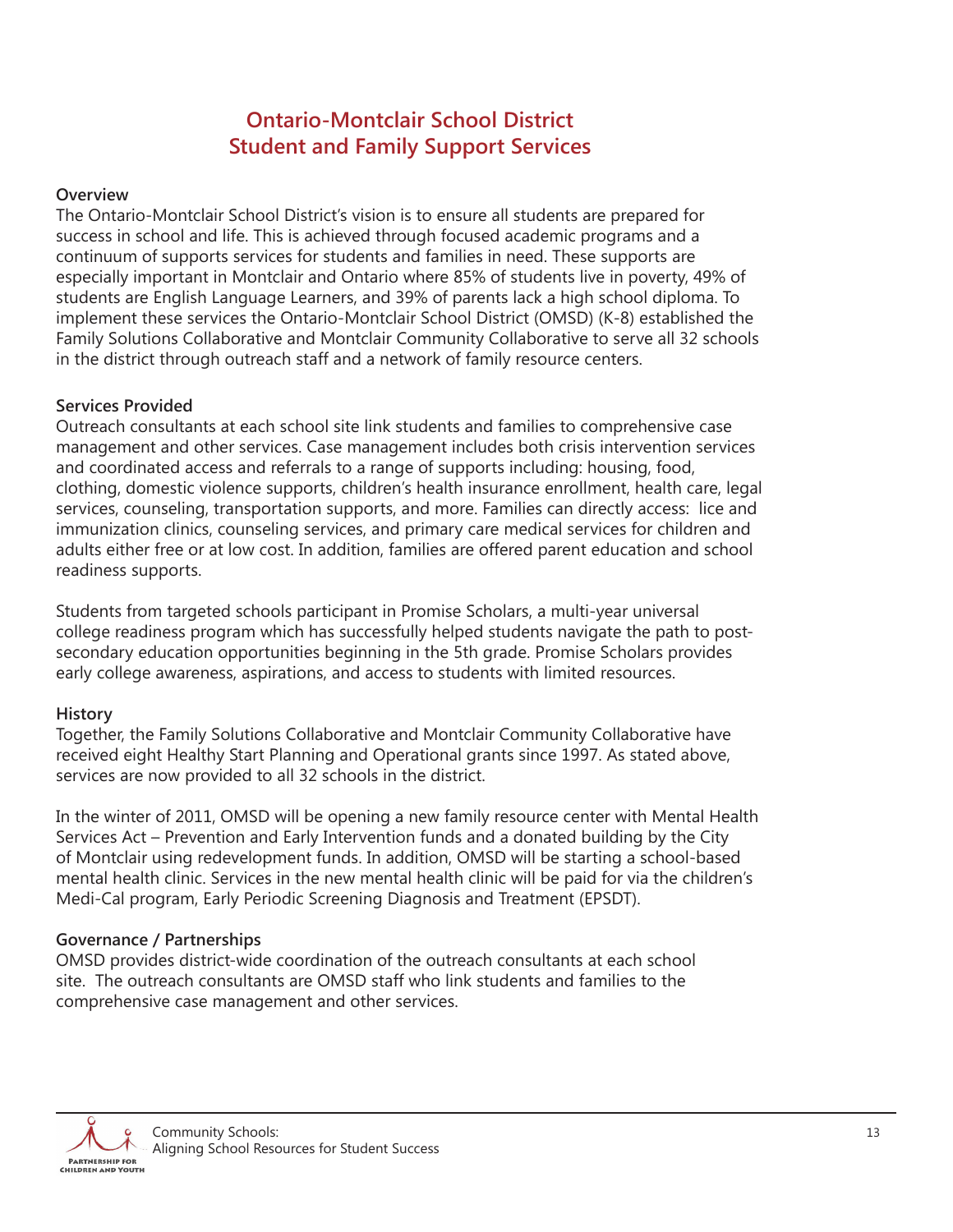Case management is provided through a multi-disciplinary team with a lead case manager and as needed, a mental health professional, public health nurse, domestic violence shelter staff, child protective service case worker, code enforcement, etc. Case management referrals are made by outreach consultants after students have been served through either the Student Study Team or the Coordination of Service Team at the school site.

OMSD Student and Family Support Services Department coordinates ongoing community assessments and strategic planning processes that support the overall service and support system. In addition, the district organizes monthly agency partner and school staff meetings and in-service trainings. The Family Solutions Collaborative and Montclair Community Collaborative are responsible for the administration and operation of the network of family resource centers.

The City of Montclair is a key partner and has provided general fund money for a portion of a case manager since 1999. The City has aligned and coordinated its recreation programs, medical clinic, and other human services with the efforts of OMSD since the founding of the Montclair Community Collaborative in 1996. In addition, they are donating the use of a house for the new Family Resource Center in Montclair.

#### Results

Student and Family Support evaluation data shows improvements for families and students, especially regarding school attendance:

- Students served by intensive OMSD Case Management services in 2008-09 attended school on average 3.3 more days than before the intervention (N=380).
- Families served through Case Management services in 2008-09 exhibited the following changes:
	- o 24% improvement in parent skills;
	- o 17% improvement in employment and income;
	- o 13% improvement in mental health;
	- o 19% increase in access to community supports; and
	- o 13% improvement in access to basic needs supports (as measured by the Life Skills Progression assessment tool).
- Students served by the OMSD counseling program in 2008-09 attended school on average 3.3 more days than before the intervention (N=729).
- 64.9% of students served by the OMSD counseling program showed significant improvement in mental health outcomes (as measured by the Child and Adolescent Functional Assessment Scale).
- Since 1999, over 4,200 students have experienced increased awareness of and aspirations to attend college. Students in the Promise Scholars program attend school an average of 8.5 more days a year; have higher GPA; higher CAHSEE scores; and are more likely to attend college compared to matched/equivalent students not in the program. Approximately 54% of Promise Scholars enroll in college following high school graduation compared to 38% of equivalent non-participants.

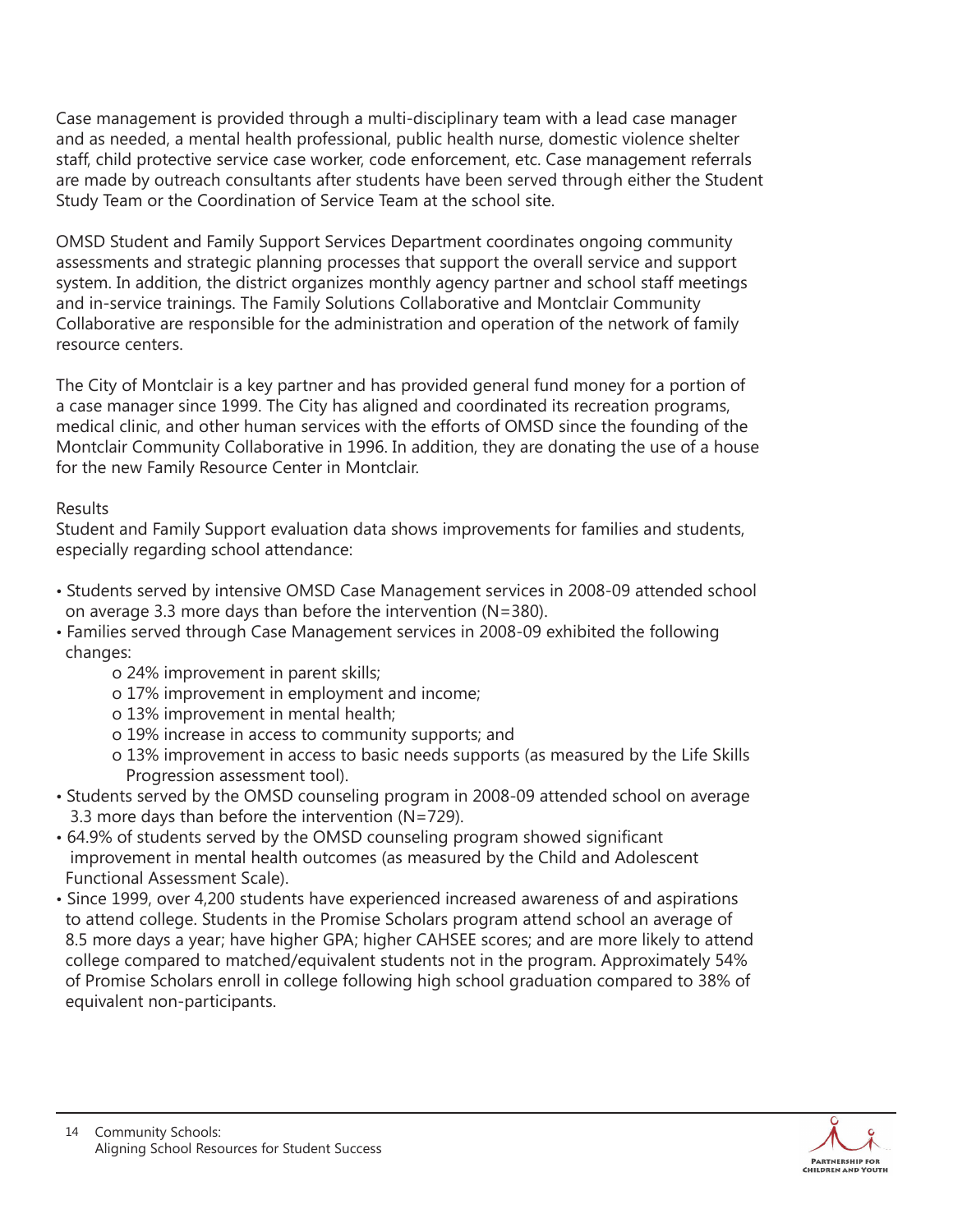#### **Funding**

The student and family support services system is funded by cash commitments from OMSD and the City of Montclair. These funds pay mostly for coordination, administration, staff training, assessment and ongoing service delivery system development. Support services are largely provided by in-kind contributions made by partner agencies.

For every education dollar invested (including but not limited to a current Healthy Start grant and Title I) \$2.70 is leveraged from other sources to support students. This leveraging calculation is based on amounts of cash-in-hand invested by OMSD or its shared fiscal agent, the City of Montclair. It does not included resources committed in-kind by agency partners amounts which represents the vast majority of resources committed to the effort.

In the past, Healthy Start and Safe Schools/Healthy Students grants as well as contributions from a private foundation funded service and systems development.

The following matrix shows funding sources committed by the district, the city and the other partners:

| <b>Funding Sources/Types</b>                                                                                                                                                                                          | <b>Service Funded</b>                                                                                                                                                                                                                                                     | Percentage of<br><b>Total Funding</b> |
|-----------------------------------------------------------------------------------------------------------------------------------------------------------------------------------------------------------------------|---------------------------------------------------------------------------------------------------------------------------------------------------------------------------------------------------------------------------------------------------------------------------|---------------------------------------|
| School District <sup>6</sup><br>• General Fund<br>• Title I<br>• McKinney Vento (CDE)7                                                                                                                                | • Administration/Coordination<br>• Case Management                                                                                                                                                                                                                        | 27%                                   |
| <b>Education Related/Competitive Grants</b><br>• Healthy Start (CDE)<br>• MAA (Medi-Cal Administrative<br>Activities)<br>• LEA Billing Option (Medi-Cal)                                                              | • Case Management<br>• Outreach consultants at each site<br>• Administration/Coordination                                                                                                                                                                                 | 34%                                   |
| <b>Local Government/Partner Agencies</b><br>• City of Montclair<br>• First Five<br>• Early Mental Health Initiative<br>• Mental Health Services Act<br>• Early Periodic Screening, Diagnosis and<br>Treatment (EPSDT) | • Infrastructure / Administration<br>• Case Management/Parent<br>education/Health service access<br>• In class behavior services<br>• Case Management / counseling/<br>social emotional learning<br>curriculum and activities<br>• Mental health services for<br>students | 38%                                   |
| <b>Private Donors/Foundations</b>                                                                                                                                                                                     | • Supplies                                                                                                                                                                                                                                                                | Less than 1%                          |

 $6$  Sources of school site contributions vary by school site. Title I represents the main source of school site contributions. However, some school sites contribute funds from EIA and QEIA to a lesser degree. <sup>7</sup> McKinney Vento Homeless Education Assistance Act.

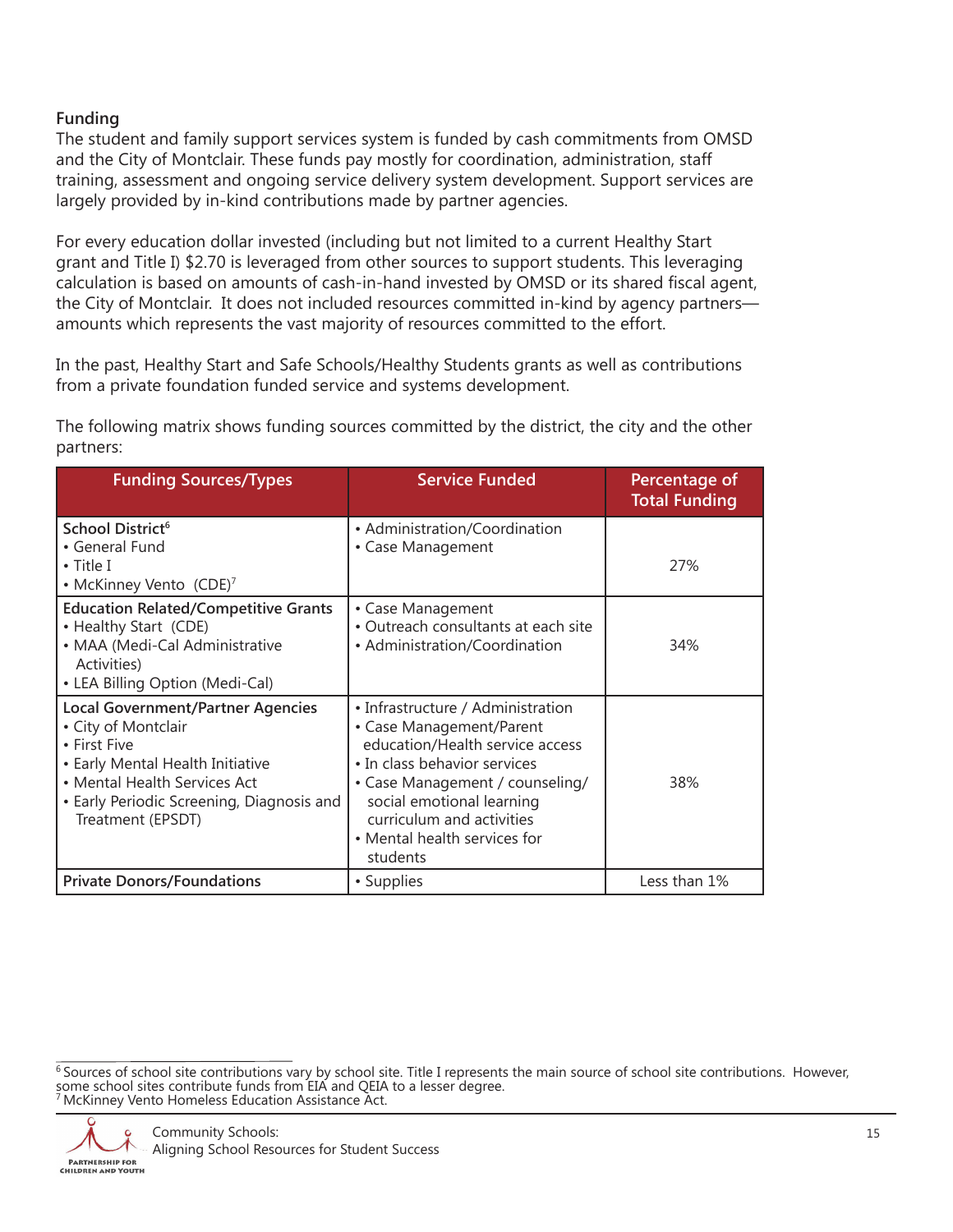### **Bear Valley Unified School District Bear Valley Healthy Start**

#### **Overview**

Bear Valley Healthy Start and the Bear Valley Unified School District (BVUSD) serves students and families of the Big Bear community which include the City of Big Bear Lake and county unincorporated areas. Big Bear is a rural community with a population of approximately 20,000 people scattered throughout a 12-mile long valley at the 7000 foot elevation in the San Bernardino Mountains. The community is 45 miles of mountain roads from the nearest city. Healthy Start serves over 2,700 students at three elementary schools (K-6), one middle school (7-8), one high school (9-12), one continuation high school, and a single one-room schoolhouse (1-6) located approximately 50 miles from the Big Bear Lake. The Bear Valley Healthy Start Collaborative is committed to improving student and family success at home, school and in society by maximizing access to community resources.

#### **Services Provided**

Bear Valley Healthy Start works with several local and county organizations to ensure that the youth and families of this rural, isolated mountain community have the services they need. The Healthy Start collaborative strives to nurture happy, healthy families by working with children starting in pre-school through high school to address their emotional, developmental and physical health needs. Services include:

- **Health Aides:** Health aides are on site at the three main elementary schools, middle school and high school to provide basic health care services. Health Aides provide vision, dental, hearing, and scoliosis screenings; and oversee daily medication management, injury and health care for students at all schools.
- **Family Advisors:** Family advisors at the elementary, middle and high schools work with students, their families and staff to provide support and a link to community services. Family Advisors also meet with students on either an individual or small peer group basis to discuss ways of dealing with difficulties at home and school, such as reaction to parents' divorce, a death in the family, bullying, self-esteem and social skills building.
- **Peace Builders Program:** The elementary schools are promoting the Peace Builders philosophy to shift school culture to one of inclusiveness, responsibility and support. Family Advisors blend research based Positive Action Curriculum with Peace Builders in classroom presentations that have reduced bullying and fighting on campus. Specially trained Family Advisors provide small group Positive Action sessions for students requiring particular assistance in developing social skills and self-management.
- **Student Assistance Program and Peer Assistance and Leadership Skill Building:** The middle school implemented the Safe School Ambassadors Program in conjunction with the Student Assistance Program to reduce bullying and improve school climate. These approaches have significantly empowered middle school students to intervene when they see tensions between peers begin. Students at the high school participate in Peer Leadership skills training program provided by Family Advisors.

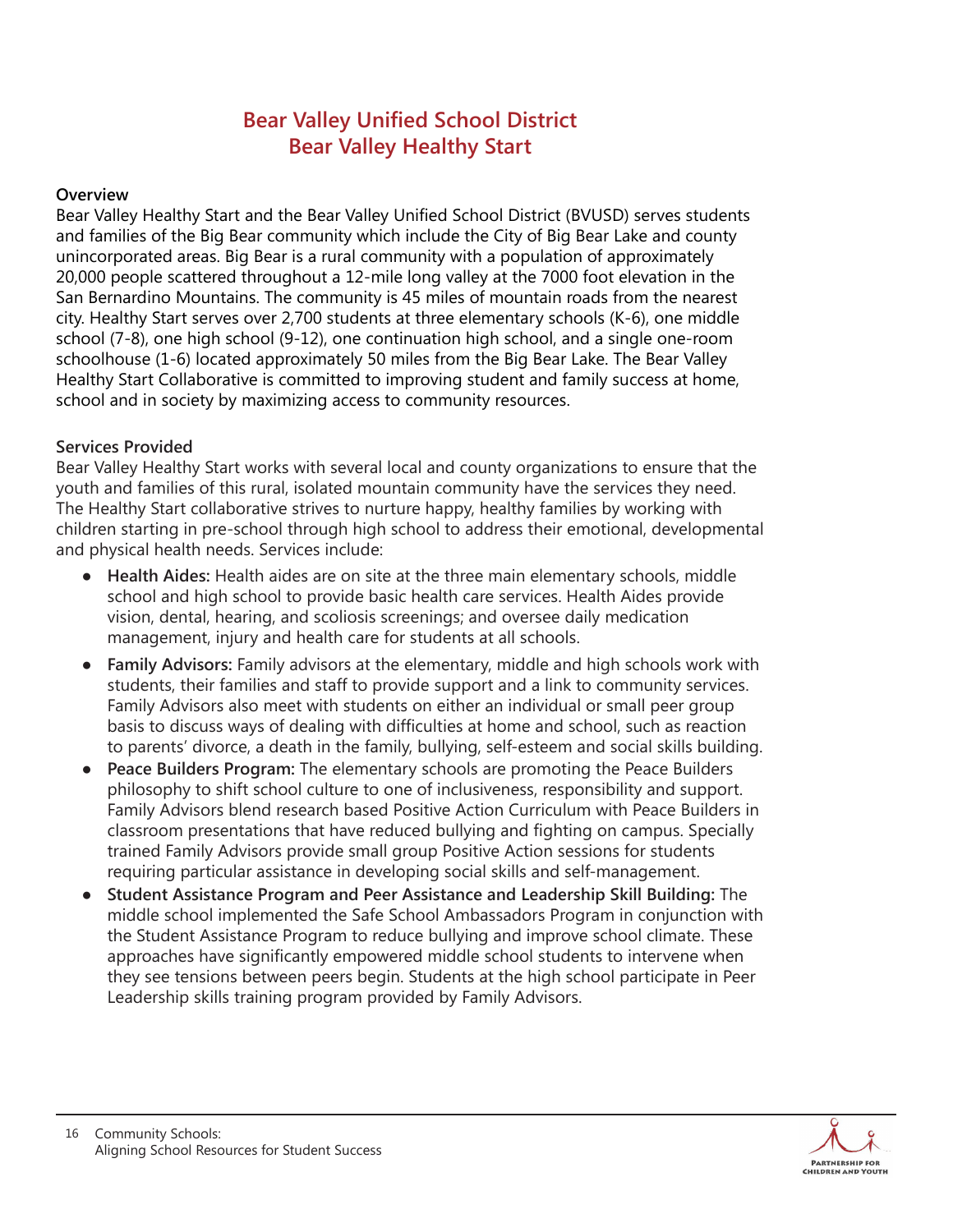- **Case Management:** Case management is available for families with issues which require more intense intervention – such as, health insurance enrollment, basic needs, substance abuse, domestic violence, etc.. Families are referred to appropriate local resources outside of the school district, and Family Advisors collaborate with these specialists to make sure that children don't "fall through the cracks." ●
- **Community Activities and Events** spearheaded by Healthy Start include clothing exchanges, Family Fun Night, and a holiday giving collaborative among others.

#### **Governance/Partnerships**

Bear Lake Healthy Start is administered by its Healthy Start Supervisor. With 12 part-time staff at five schools, Healthy Start provides coordination and oversight for the program, including: needs assessments, data collection and analysis, program and service evaluation, collaborative/partner coordination and fundraising.

Monthly multi-disciplinary team (MDT) meetings with Children and Family Services, mental health, law enforcement and social services representatives ensure continuity in intensive case management services and coordination among services provided to children and families.

To provide a comprehensive range of services the Bear Lake Healthy Start Collaborative is made up of broad group of partners:

- Lutheran Social Services
- DOVES
- Big Bear Recovery Services (OB)
- Bear Valley Healthcare District –
- MOM and DAD Project
- Soroptimist of Big Bear Valley
- Bear Valley Recreation and Parks District
- Hummingbird Project
- Big Bear Lake Branch Library
- Kiwanis Club of Big Bear
- Lions Club
- Bear Valley Firefighters Association
- City of Big Bear Lake
- Chamber of Commerce
- San Bernardino County Departments

#### **Results**

On an annual basis, Healthy Start is able to realize the following outcomes that help ensure children make it to school healthy and ready to learn include:

- Over 2,500 children assisted by Family Advisors to access community resources.
- Over 5,300 Positive Action sessions conducted, with 80% of the students. participating showing improvement in school preferred behaviors.
- Over 360 high school students participated in leadership skills training program.

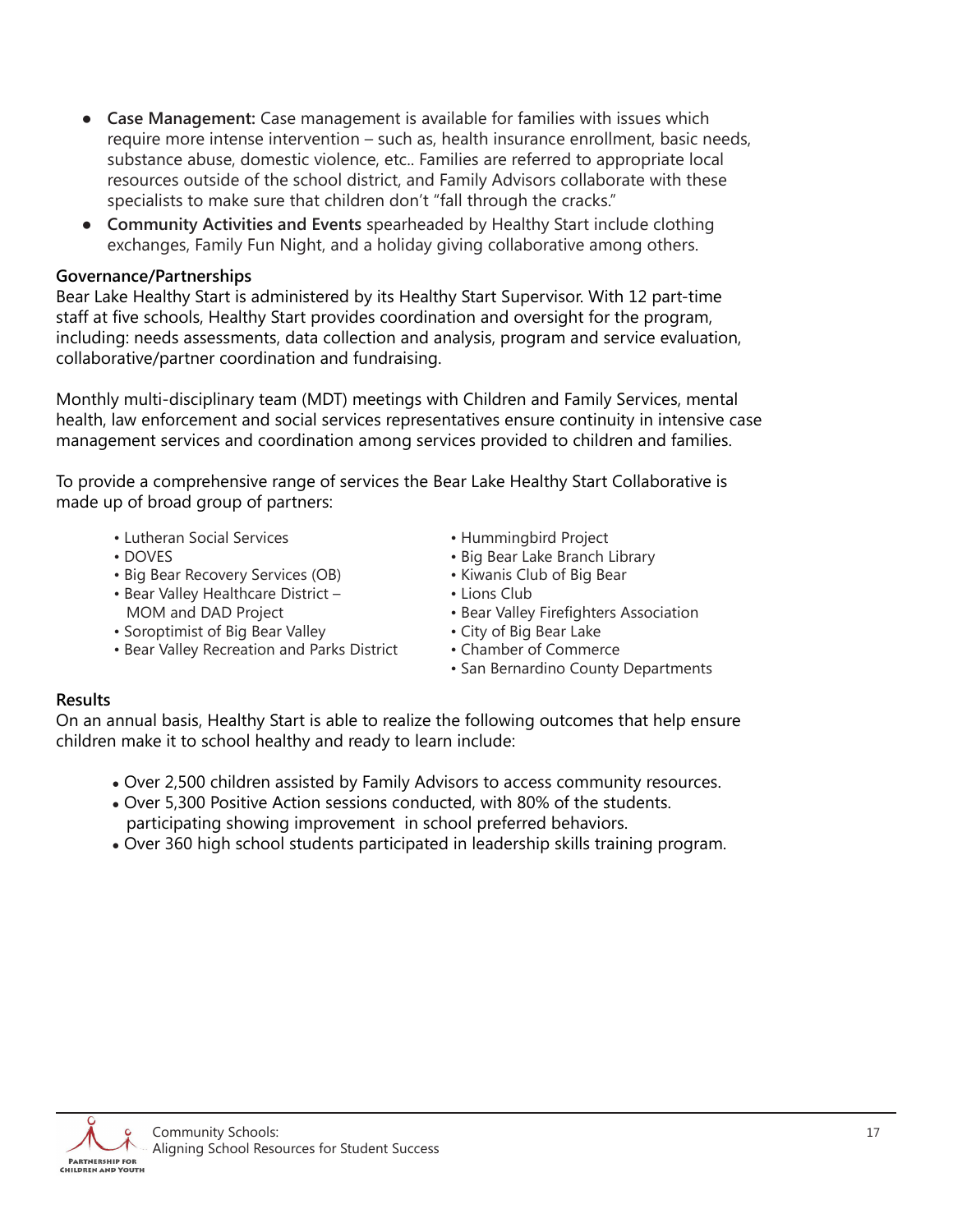#### **Funding**

Bear Lake Healthy Start is funded by wide range of funding streams. Through public and private grants, school-based Medi-Cal, and in-kind services provided by partner organizations Healthy Start is able to leverage six dollars in support services and programs for every education dollar invested in Healthy Start. No general funds are contributed by the school district, except funds leveraged through the Medi-Cal Administrative Activities (MAA) program.

The following matrix shows the funding streams and sources of these funding streams, the services they pay for and the portion of the total program they make up:

| <b>Funding Sources/Types</b>                                                                                                                | <b>Service Funded</b>                                                                                                                                                                                      | Percentage of<br><b>Total Funding</b> |
|---------------------------------------------------------------------------------------------------------------------------------------------|------------------------------------------------------------------------------------------------------------------------------------------------------------------------------------------------------------|---------------------------------------|
| <b>School District</b><br>• MAA (Medi-Cal Administrative<br>Activities)<br>• LEA Billing Option (Medi-Cal)<br>• McKinney Vento <sup>9</sup> | • Healthy Start Administration<br>• Family Advisors at each school site<br>• Health Aides at each school site/<br>basic health services<br>• Outreach and support for homeless<br>youth and their families | 73%                                   |
| <b>Education Related/Competitive Grants</b>                                                                                                 |                                                                                                                                                                                                            | $0\%$                                 |
| <b>Local Government/Partner Agencies</b><br>City of Big Bear Lake<br>• Community Development Block Grant                                    | • Positive Action classroom<br>presentations, parent supports and<br>referrals to community services.                                                                                                      |                                       |
| San Bernardino County Department of<br><b>Health Services</b><br>• Alcohol and Drug Services Grant                                          | • Substance abuse services, Peer<br>Leadership and Student Assistance<br>• Covers expenses for Community                                                                                                   | 20%                                   |
| First $5 - as a sponsor for Family Fun$<br>Night                                                                                            | Family Fun Night with 60+ vendors<br>providing FREE food, information<br>and activities to Big Bear children<br>and family members                                                                         |                                       |
| <b>Private Donors/Foundations</b>                                                                                                           | • Core support for Healthy Start<br><b>Administration and Health Aides</b>                                                                                                                                 | 17%                                   |

<sup>9</sup> McKinney Vento Homeless Education Assistance Act.

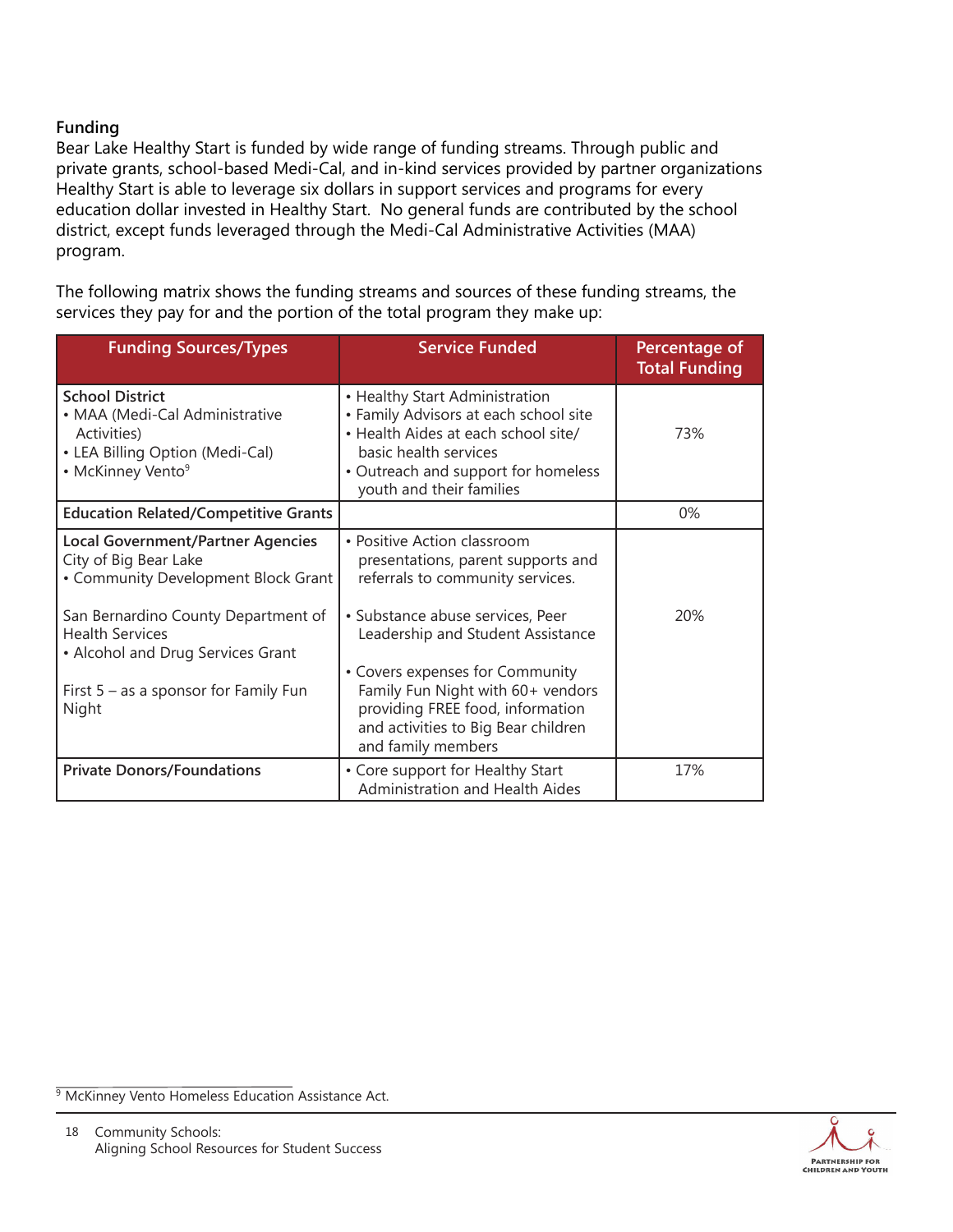### **Redwood City School District/Redwood City 2020 Redwood City Community Schools**

#### **Overview**

Redwood City School District's (RCSD) Community Schools are a network of schools that unite the most important influences in children's lives—school, families, and communities—to create a web of support that nurtures their development toward productive adulthood. With its partners, the District operates four community schools with onsite family resource centers and offers extended day services at eight other sites. RCSD's community schools reflect a unique partnership among San Mateo County, Redwood City, the Redwood City School District and community-based organizations, brought together as an initiative of Redwood City 2020 (RWC2020).

#### **Services Provided**

RCSD's community schools and extended day programs reach over 1,900 students each year with a wide array of services and programs:

- **Family Support Services:** Through the family resource centers, students and families have access to a comprehensive set of safety net programs. Case managers help families navigate the vagaries of rules and application processes related to the various programs. As with elementary-aged families, those with children ages five and younger have access to a home visiting program.
- **Parent Leadership and Involvement:** RCSD's community schools are committed to making sure that families are involved in meaningful ways and have the tools they need to partner with school staff and help their children navigate the education system. Families are offered parenting education as well as school transition support for pre-K to Kindergarten, 5th to 6th grade, and 8th to 9th grade. ●
- **Extended Day Activities:** Students at 12 school sites participate in extended day enrichment activities which include literacy and science programs, sports, youth leadership, and parks and recreation activities.
- **Student Leadership/Youth Development:** A highlight of RCSD's community schools is their commitment to following youth development principles and offering students meaningful ways to engage in their school community. These activities include, opportunities for apprenticeships, student government activities, peer mediators, and collaboration with the City for involvement in middle school Youth Advisory Board.

#### **History**

RCSD's community schools began as Healthy Start sites in the early 1990s with family resource centers and were launched as an initiative of Redwood City 2020 in 2003. The original sites have grown into the fully operational community schools – two K through 5 schools, a K through 8, and a middle school. Two additional school sites are currently being developed as full service community schools.

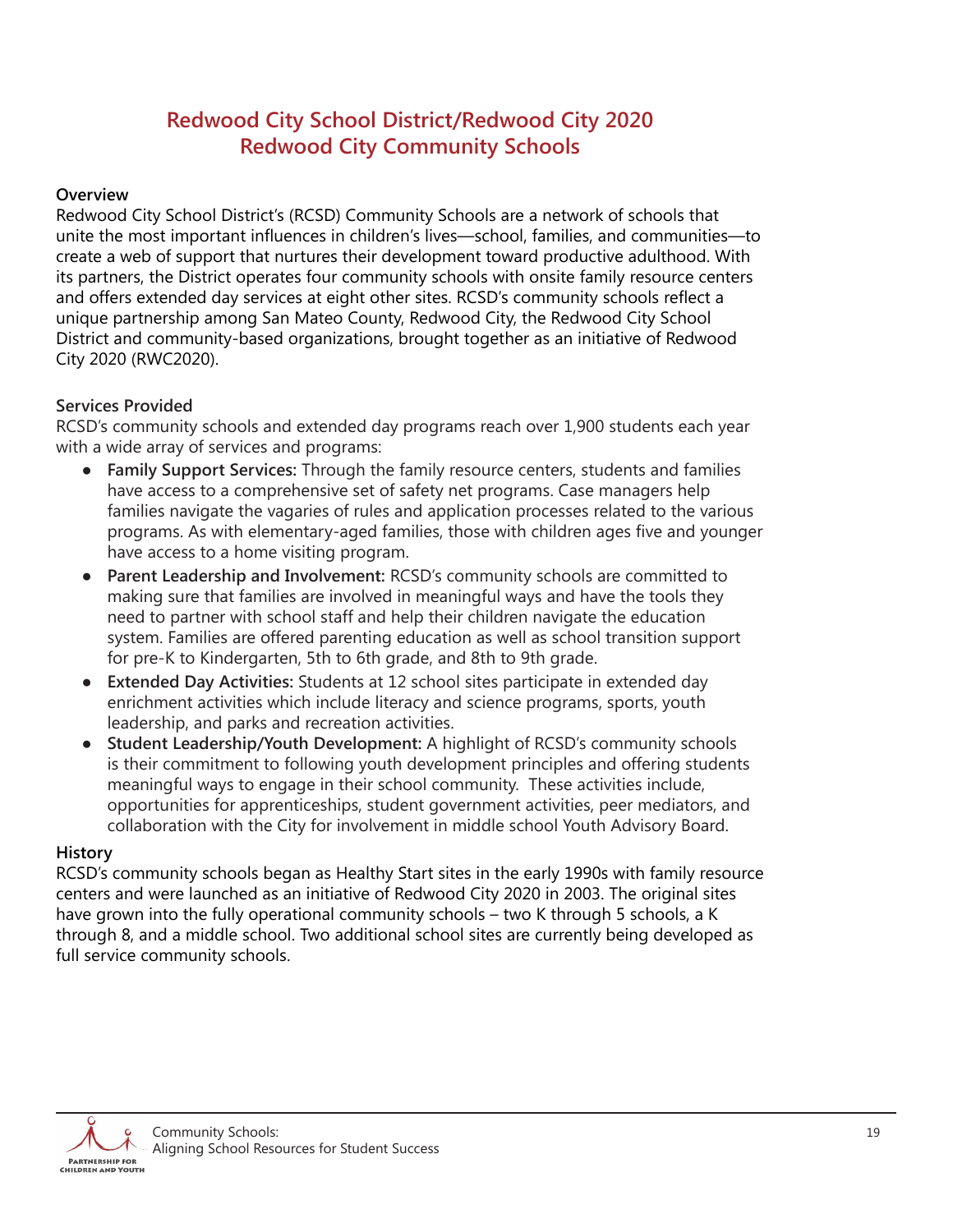#### **Governance Structure/Partnerships**

Each of RCSD's community schools has Community School Coordinator. The coordinator works closely with the principal and manages the school's partnerships and the related array of services and programs. This relationship ensures that the principal can focus on the core academics and that support services are given sufficient attention to be both effective and fully integrated into the academic plan. At the district level, RCSD's community schools are overseen by the Director of Community School Partnerships who secures funding and ensures coordination across the sites.

The partnerships created and sustained by RWC2020 make the community schools initiative possible, and site level work is reflected in the executive and policy-setting teams of RWC2020. RWC2020 started as an 'umbrella' to address in a more coordinated way the multiple issues facing students and families in the City. In 1999, RWC2020 established a formal partnership among San Mateo County, the City of Redwood City, the Redwood City School District, and the Sequoia Union High School District. Over time, other partners have joined, including the John W. Gardner Center for Youth and Their Communities (Stanford University), and foundations as critical funding partners.

#### **Results**

Taft Elementary School is RCSD's most established community school. The academic progress Taft has been able to realize shows what is possible when a commitment to providing comprehensive social/emotional supports is combined with a strong instructional program. 87% of Taft's students are eligible for free- or reduced-price lunch and 64% are English language learners.

- Taft was one of only nine schools in California to exit "Program Improvement" status under No Child Left Behind (2009).
- Academic Performance Index rose to 784 in 2009, from 444 in 2000.
- 43% of English Language Learners are proficient or advanced on California Standards Test (CST) in English.
- 67% of Latino and socio-economically disadvantaged subgroups are proficient in math.

#### **Funding**

RCSD's Community Schools leverage government, foundation and partner funding as well as district general fund monies. While it is not captured in the matrix below, each of the Redwood City 2020 partners contribute \$25,000 annually to convene Redwood City 2020 and manage its initiatives.

Approximately \$16.91 in partner financial support and in-kind services are leveraged for every one dollar of core education funding committed.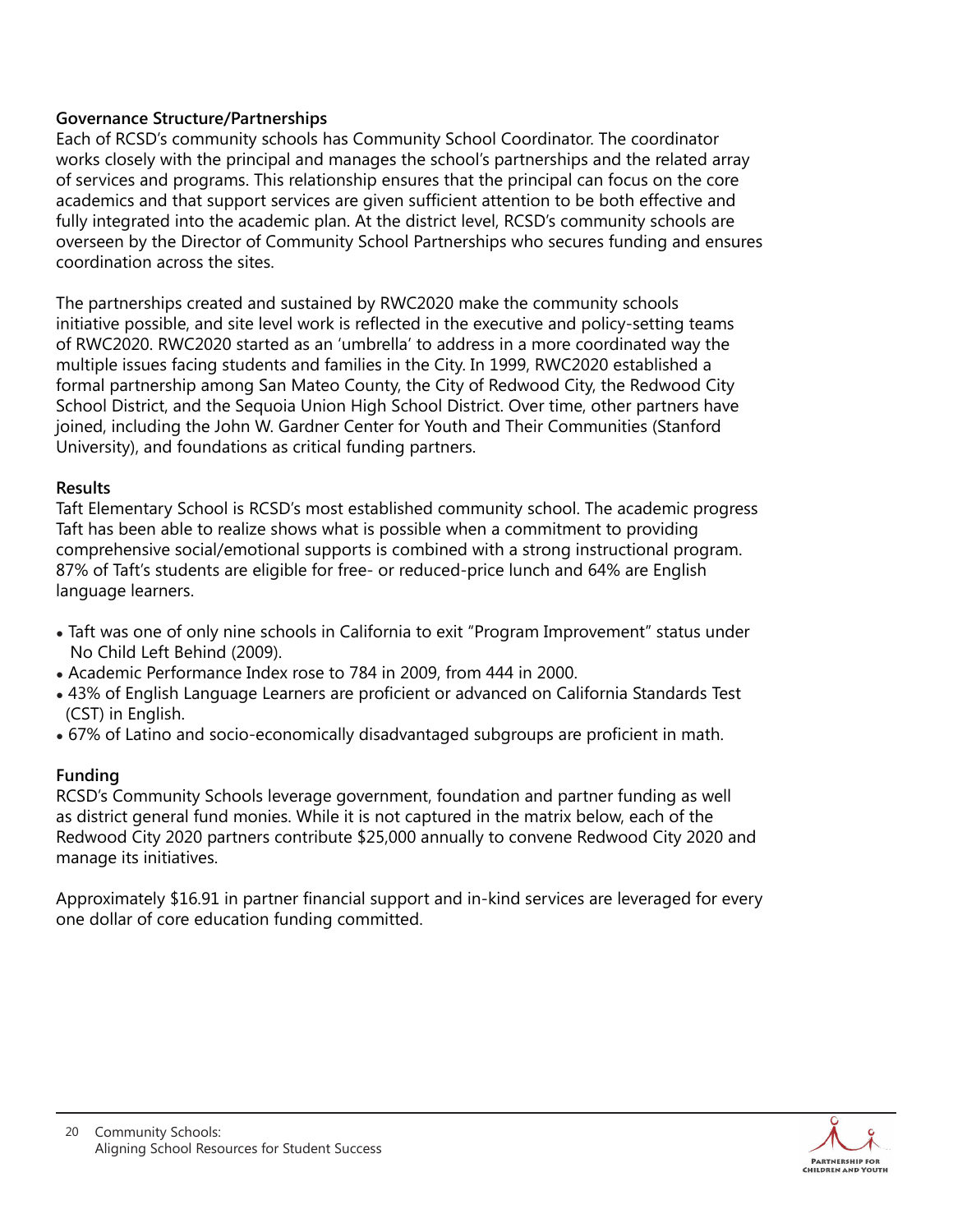The following matrix shows the various funding sources and the activities and services they pay for:

| <b>Funding Sources/Types</b>                                                                                                                                                                                                                                                                                                                                                | <b>Service Funded</b>                                                                                                                                                                                                                                                                                                                                           | Percentage of<br><b>Total Funding</b> |
|-----------------------------------------------------------------------------------------------------------------------------------------------------------------------------------------------------------------------------------------------------------------------------------------------------------------------------------------------------------------------------|-----------------------------------------------------------------------------------------------------------------------------------------------------------------------------------------------------------------------------------------------------------------------------------------------------------------------------------------------------------------|---------------------------------------|
| <b>School District</b><br>• General fund<br>$\bullet$ Title I                                                                                                                                                                                                                                                                                                               | • Community School Infrastructure/<br>Administration                                                                                                                                                                                                                                                                                                            | 6%                                    |
| <b>Education Related/Competitive Grants</b><br>• After School Education and Safety<br>(ASES) program<br>• 21st Century Community Learning<br>Centers<br>• School Violence Prevention Grant                                                                                                                                                                                  | • Community School Infrastructure/<br>Administration<br>• Comprehensive Extended Day<br>Learning Opportunities<br>• Family Engagement Activities<br>• School Resource Officers<br>• Youth Development Classes                                                                                                                                                   | 35%                                   |
| <b>Local Government/Partner Agencies</b><br>• San Mateo County Human Services<br>Agency<br>• Children's Collaborative Action Team <sup>10</sup><br>• City of Redwood City<br>• Sheriff's Office/Sherriff's Activity<br>League (SAL)<br>• First Five<br>• Differential Response<br>• Early Mental Health Initiative<br>• Health Department (Children's<br>Health Initiative) | • Community School Infrastructure/<br>Administration<br>• Sports and Arts programming<br>• Nurturing Parenting Program<br>• Differential Response Case<br>Management<br>• Primary Mental Health Intervention<br>Program<br>• Mental Health Clinicians at the site<br>• Family Support Services (safety net<br>services)<br>• Access to health coverage/benefits | 52%                                   |
| <b>Private Donors/Foundations</b>                                                                                                                                                                                                                                                                                                                                           | • Community School Infrastructure/<br>Administration<br>• Safety Net Services<br>• Family Engagement Services                                                                                                                                                                                                                                                   | 7%                                    |

 $^{10}$  The Children's Collaborative Action Team (CCAT) is the designated Child Abuse Prevention Council (CAPC) of San Mateo County. CCAT/CAPC is an independent collaborative mandated by the California State Welfare and Institutions Code 18967. The CCAT fiscal agent is the San Mateo County Human Services Agency.

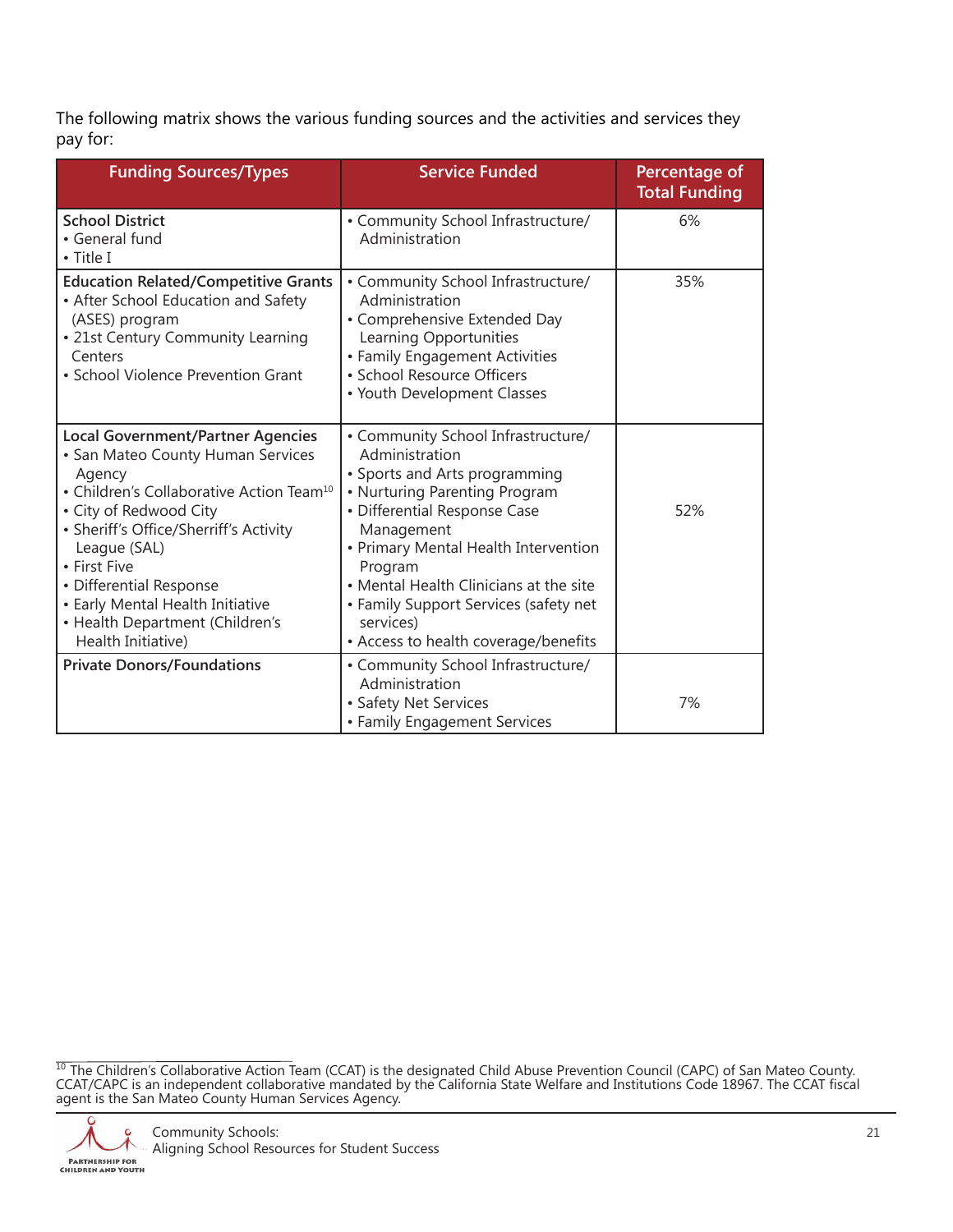### **Lake County Office of Education Lake County Healthy Start**

#### **Overview/History**

Lake County Healthy Start started at one elementary school established with the support of a Healthy Start grant in 1991; and now serves 20 schools in all seven of the County's school districts. In the past school year, Healthy Start served over 2,500 students and their families, providing support, encouragement and practical assistance to help strengthen the children and families of Lake County.

The primary focus of Lake County Healthy Start is to address barriers to learning and increase student success. A team of onsite professionals is committed to supporting children and helping to build personal strengths for families. Over 70% of students enrolled in public schools across the County live below the Federal Poverty line, and that statistic increases to over 90% at select school sites. For families facing serious and multiple challenges associated with economic pressures, the Healthy Start team provides support in many ways, including:

- Increased access to health care for low income families;
- Strengthening families through parent education and support;
- Providing families with concrete support in times of need; and
- Enhanced social and emotional supports for children and families.

#### **Services Provided**

Healthy Start partners provide a wide array of supports and services to ensure that children make it to school healthy and ready to learn. Services include:

- Focused educational support for foster children and youth
- Special outreach, identification and services for homeless youth and their families
- Support services for families with school-age children delivered in the home. Including referrals for a wide array of support services, parent education, basic needs for families and access to health care.
- Parenting classes countywide, for parents of infants, toddlers, preschoolers, school-age children and adolescents. Offered in English and Spanish by many agency partners.
- Dental screenings, oral health education for preschoolers and their parents, assistance in obtaining dental insurance, referral for dental treatment, and transportation to ensure access.
- Lice eradication services for CalWORKS families. Head checks at school sites to reduce absences due to head lice. Home visits for selected households and education for all families on staying lice free.

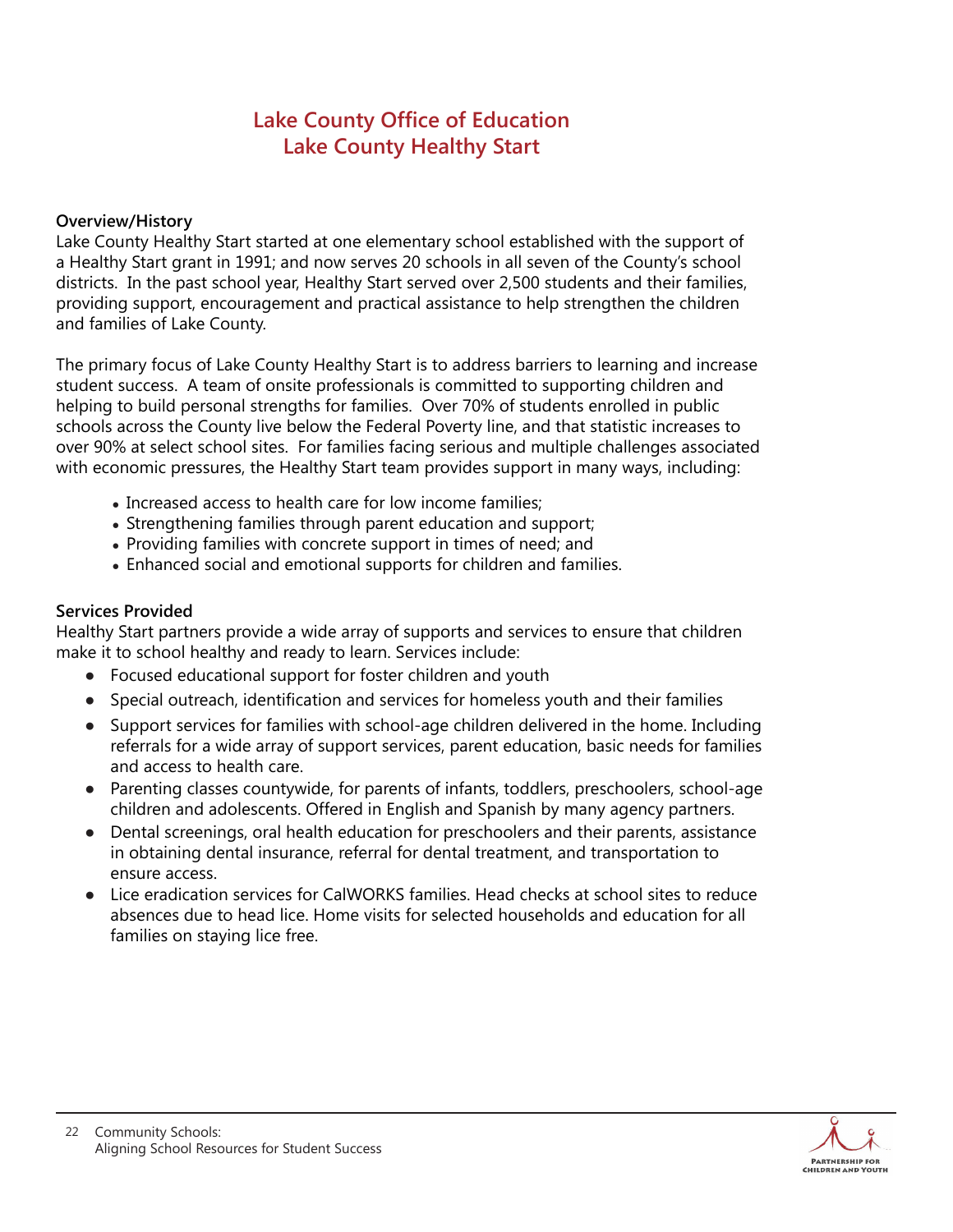The strength of Lake County Healthy Start comes from the diverse programs, and strong collaborations developed throughout the County. The entire Healthy Start team works together in a fluid manner to ensure each child and family receives the services ideally suited to meet their unique needs. This level of personalization offers a rare depth of service, and results in strong child and family outcomes.

#### **Governance/Partnerships**

Lake County Healthy Start is administered by the Lake County Office of Education (LCOE). Oversight and direction of all Healthy Start programs are managed by the Director and Administrative Support person including: needs assessments, data collection and analysis, program and service evaluation, collaborative / partner coordination and fundraising. Administering the Healthy Start program through the County Office of Education creates a unique opportunity to ensure efficient utilization of resources, and strong collaborations and participation among the County's seven school districts. This county-level coordination provides each district access to a much wider scope of services than each district would be able to provide on its own.

To provide a comprehensive range of services Lake County Healthy Start has a broad group of partners:

- Lake County Public Health
- Child Protective Services
- Lake County Mental Health
- Lakeside Health Care Center
- Redbud Family Health Center
- Indian Child Welfare
- North Coast Opportunities
- Lake County Community Action Agency
- Lake County Health Services
- Lake Family Resource Center
- Easter Seals
- Migrant Education
- Redwood Children's Services
- Lake County Probation Department
- Redwood Coast Regional Center
- Lake County Tribal Health

The level of service integration and coordination at the site level is exemplified by the relationship between Healthy Start staff, the school and the child welfare department in the design and implementation of a local Differential Response program. This program, Family PRO, has received state and national recognition for positive outcomes in increasing parenting knowledge and skills, increasing family access to local services, and creating safer and more stable home environments.

These crucial partnerships were formed to focus on the common goal of reducing child abuse and neglect in Lake County and stabilizing families so children could attend school and be successful. Lake County Child Welfare Services, Lake Family Resource Center, Robinson Rancheria and Healthy Start joined together to develop a unique Lake County Differential Response Project. Cross trainings for all staff included: Motivational Interviewing, Family Team Meetings, Substance Abuse 101, etc. A new Multi-Disciplinary Team (MDT) to review students and families with multiple agency involvement, with a focus on prevention, was developed and includes: SELPA, AODS, CWS, Regional Center, Easter Seals, Probation Department, Mental Health Dept., County Office of Education, Healthy Start and others.

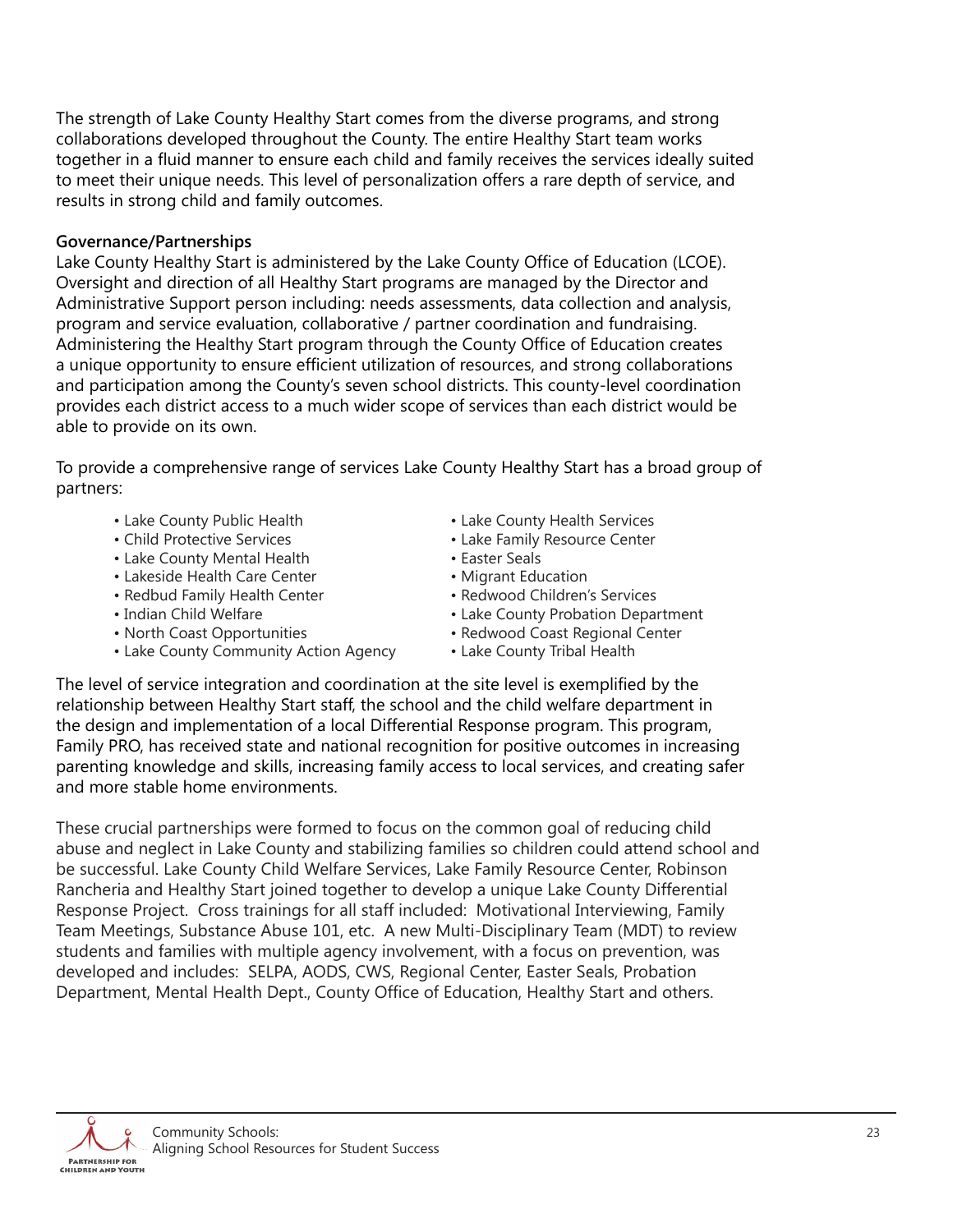Several of these Healthy Start and Partners initiatives (Children's Oral Health Project, Delinquent Diversion Differential Response, Foster Youth Consortium, Nurturing Parenting Project) have created a process for open and honest communication between agencies and trusting relationships—which result in a reduction in duplication in services and improved services to families. When families are more stable, children are healthier and come to school ready to learn.

#### **Results**

Outcomes that help ensure children make it to school healthy and ready to learn include, annually:

- Almost 400 children transported to dentist and corresponding decrease in dental disease
- Just under 11,000 head checks for lice at school sites and corresponding improved attendance
- Over 200 parents taking Nurturing Parent classes

#### **Funding**

Lake County Healthy Start is supported by wide range of funding streams. Through public and private grants, school-based Medi-Cal, and in-kind services provided by partner organizations, LCOE is able to leverage three dollars in support services and programs for every education dollar invested in Healthy Start. No general funds are contributed by the participating school districts, except funds leveraged through the Medi-Cal Administrative Activities (MAA) program.

The following matrix shows the funding streams and sources of these funding streams, the services they pay for, and the portion of the total program they make up:

| <b>Funding Sources/Types</b>                                                                                   | <b>Service Funded</b>                                                                                                   | Percentage of<br><b>Total Funding</b> |
|----------------------------------------------------------------------------------------------------------------|-------------------------------------------------------------------------------------------------------------------------|---------------------------------------|
| <b>School District</b><br>• LEA Billing Option (Medi-Cal)                                                      | • Healthy Start Services                                                                                                | 6%                                    |
| <b>County Office of Education</b><br>• MAA (Medi-Cal Administrative<br>Activities)                             | • Healthy Start Administration                                                                                          | 7%                                    |
| <b>Education Related/Competitive Grants</b><br>• Foster Youth Services (CDE)<br>• McKinney Vento <sup>11</sup> | • Educational support for children in<br>foster care<br>• Outreach and support for homeless<br>youth and their families | 25%                                   |

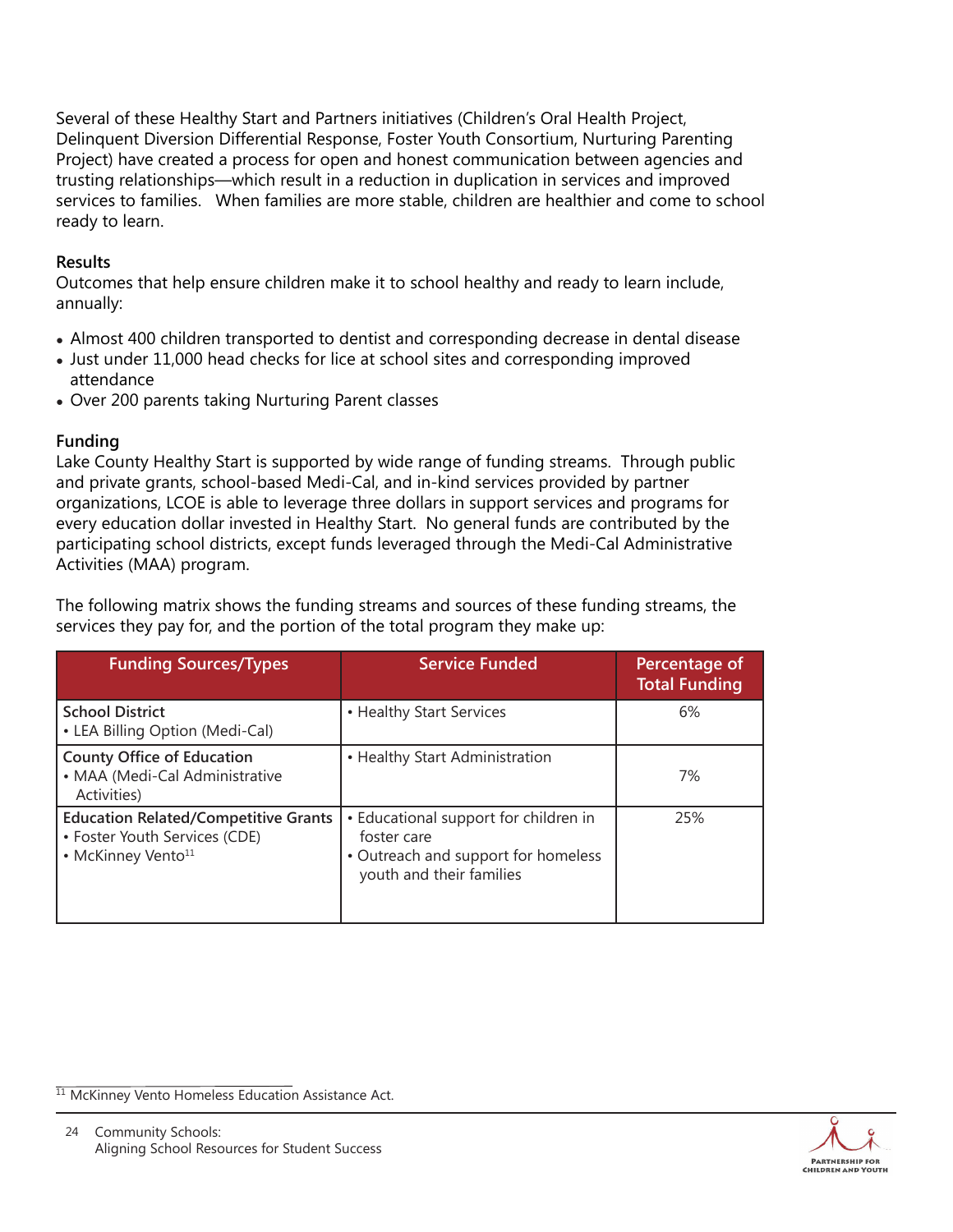| <b>Funding Sources/Types</b>                                                                                                         | <b>Service Funded</b>                                                                                                          | Percentage of<br><b>Total Funding</b> |
|--------------------------------------------------------------------------------------------------------------------------------------|--------------------------------------------------------------------------------------------------------------------------------|---------------------------------------|
| <b>Local Government/Partner Agencies</b><br>First $5 -$ Local and State<br>• Nurturing Parenting<br>• Children's Oral Health Project | • Family support services<br>• Parenting classes<br>· Dental screening, education, referral<br>for services and transportation | 62%                                   |
| Lake County Department of Social<br>Services<br>· Differential Response (Child Protec-<br>tive Services)<br>• PAL Program            | • Family support services<br>• Lice eradication services for Cal<br>WORKS families. Head checks at<br>school sites.            |                                       |
| <b>Local Hospital District</b>                                                                                                       | • Healthy Start Services                                                                                                       |                                       |

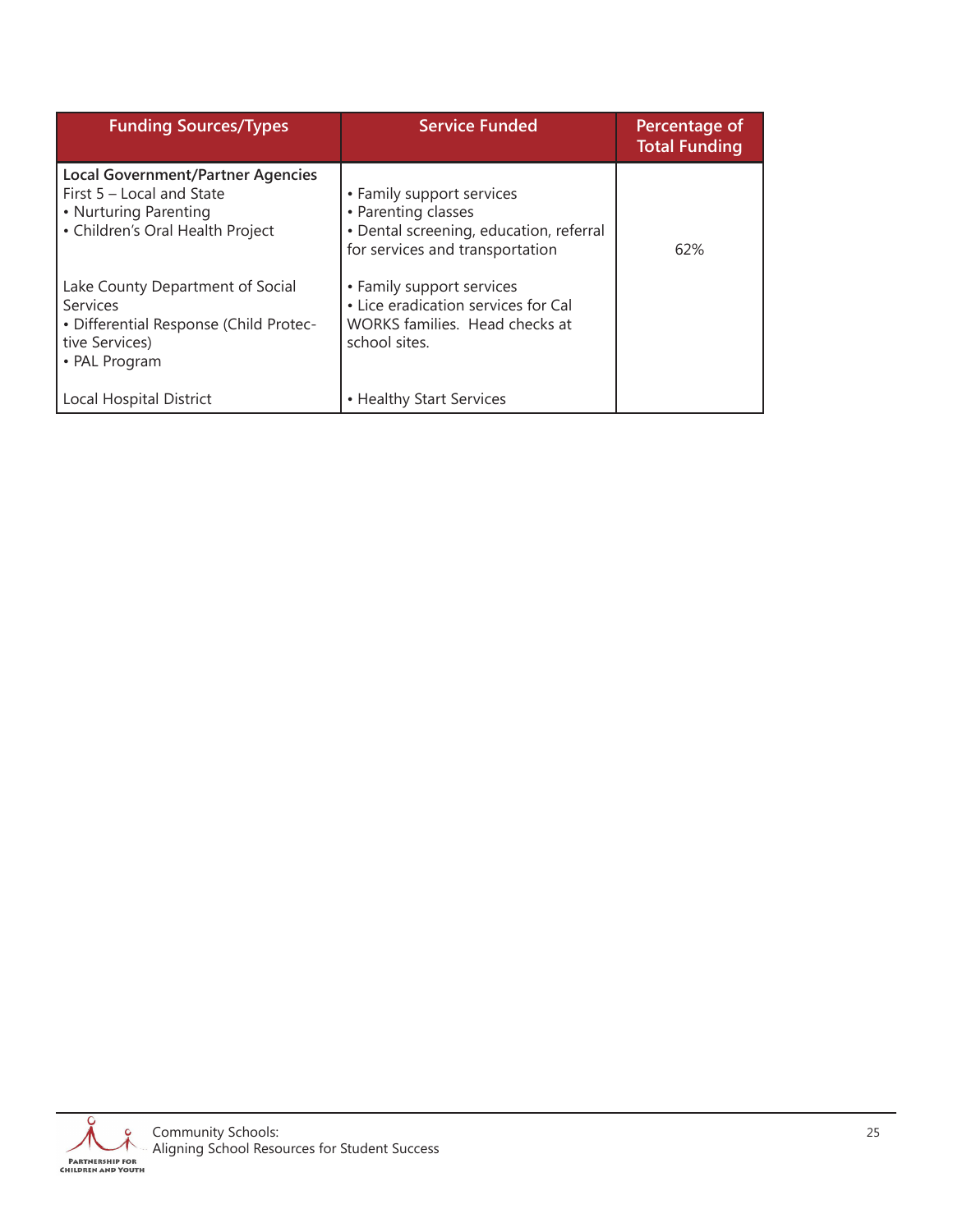#### **APPENDIX A Descriptions of Funding Streams**

The descriptions of funding streams below are arranged under the following categories:

- Education Funding Sources Formula/Entitlement
- Education Funding Sources Competitive Grants
- Funding Sources from Partner Agencies

Under these categories funding sources appear alphabetically.

**Education Funding Sources – Formula / Entitlement** *(federal/state)*

#### **Economic Impact Aid (EIA)** *(state/formula)*

A program supporting compensatory educational services for educationally disadvantaged students and bilingual education services for English language learners.

For more information: Economic Impact Aid, California Department of Education at http:// www.cde.ca.gov/fg/aa/ca/eia.asp

#### **Foster Youth Services** *(state/formula)*

Foster Youth Services funding supports schools in improving foster youth's educational performance and personal achievement by increasing interagency support. Among other things, Foster Youth Services funding is used to determine gaps in the provision of educational and social support services and then to provide those services, either directly or through referral to collaborative partners. **Schools can use Foster Youth Services funding to provide counseling and mentoring to foster youth, to refer them to outside providers, and to coordinate services.**

For more information: Foster Youth Services, California Department of Education at http:// www.cde.ca.gov/ls/pf/fy/

#### **Local Educational Agency (LEA) Medi-Cal Billing Option** *(federal funding through CA Health Care Services Dept/fee for service)*

Because Local Educational Agencies (LEAs) provide medical services to students covered by Medi-Cal, they are eligible for federal reimbursement for the cost of certain services. Specifically, LEAs can be reimbursed for the cost of medical services that they provide to special education students when those services are required by students' Individualized Education Programs (IEPs). **Reimbursement funding must be spent on health and healthrelated services for students, and there are no restrictions on the types of health services provided or students served. Reinvestments in Medi-Cal outreach, enrollment and referral activities are count as health-related and are allowed. A local interagency group decides how funding is spent.** 

For more information: LEA Medi-Cal Billing Option, California Department of Health Care Services at http://www.dhcs.ca.gov/provgovpart/pages/lea.aspx

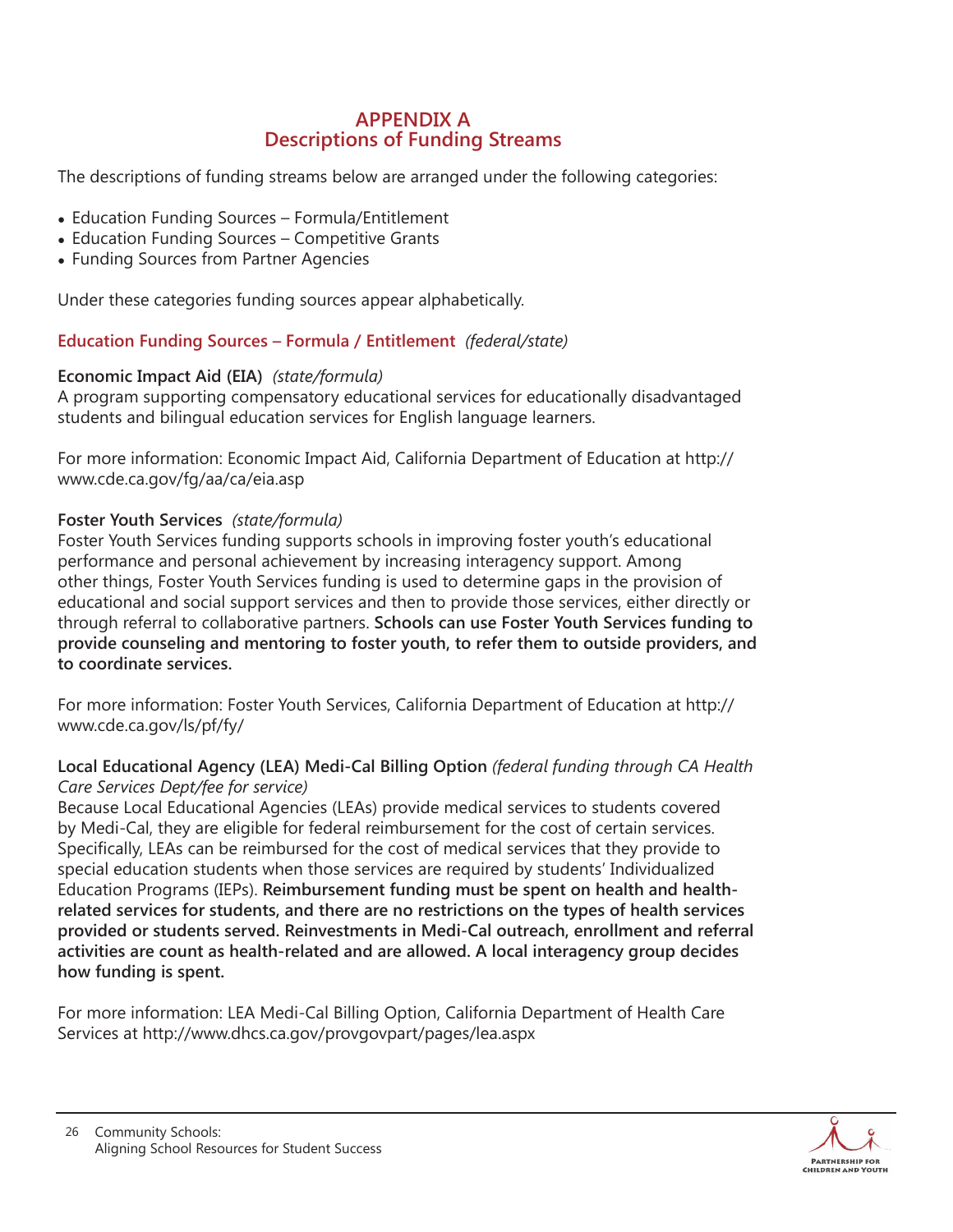#### **Title I-A of ESEA** *(federal/formula)*

Title I-A, the largest ESEA formula grant program, supports schools and school districts with high numbers or percentages of disadvantaged students in improving academic outcomes and closing the achievement gap. **Title I-A grants are relatively flexible, and schools can use their funding to bolster student support services, including school health services and centers.**

For more information: Title I-A, CDE's website at http://www.cde.ca.gov/sp/sw/

#### **Medi-Cal Administrative Activities (MAA)** *(federal funding through CA Health Care Services Dept/time study)*

Because staff at Local Educational Agencies (LEAs) spend time helping students and families use the Medi-Cal program (e.g., conducting outreach, facilitating applications), LEAs are eligible for reimbursement for the cost of that time. **Reimbursements through the Medi-Cal Administrative Activities (MAA) program can be used to support any community school activities. Reimbursements return to the district's general fund and there are no restrictions on how funding is utilized.**

For more information: School-based Medi-Cal Administrative Activities program, California Department of Health Care Services at http://www.dhcs.ca.gov/provgovpart/pages/smaa.aspx

#### **McKinney-Vento Homeless Education Assistance Act12** *(state/competitive)*

The McKinney-Vento Homeless Education Act facilities the enrollment, attendance, and success in school of homeless children and youth. **Schools can use McKinney-Vento funds to provide student health and support services to homeless and other at-risk students, as well as to coordinate services and facilitate student referrals to community health providers.**

For more information: Homeless Children & Youth Education, California Department of Education at http://www.cde.ca.gov/sp/hs/cy/index.asp

### **Quality Education Investment Act (QEIA)** *(state/formula based on API)*

Assists the lowest performing schools, schools with a valid 2005 Academic Performance Index (API) that are ranked in deciles 1 to 2, to increase student achievement.

For more information: QEIA, California Department of Education at http://www.cde.ca.gov/ta/ lp/qe/

**Targeted Instructional Improvement Block Grant (TIIBG)** *(state/formula)* Targeted Instructional Improvement Block Grant (TIIBG) program detailing AB 825 funding information.

For more information: Targeted Instructional Improvement Block Grant, California Department of Education at http://www.cde.ca.gov/fg/aa/ca/tiibg.asp

 $\frac{12}{12}$  School districts must apply for funds through McKinney-Vento Homeless Education Assistance Act. However, schools districts are only very rarely denied funding. Therefore, this funding stream should be considered more like a formula-based funding stream.

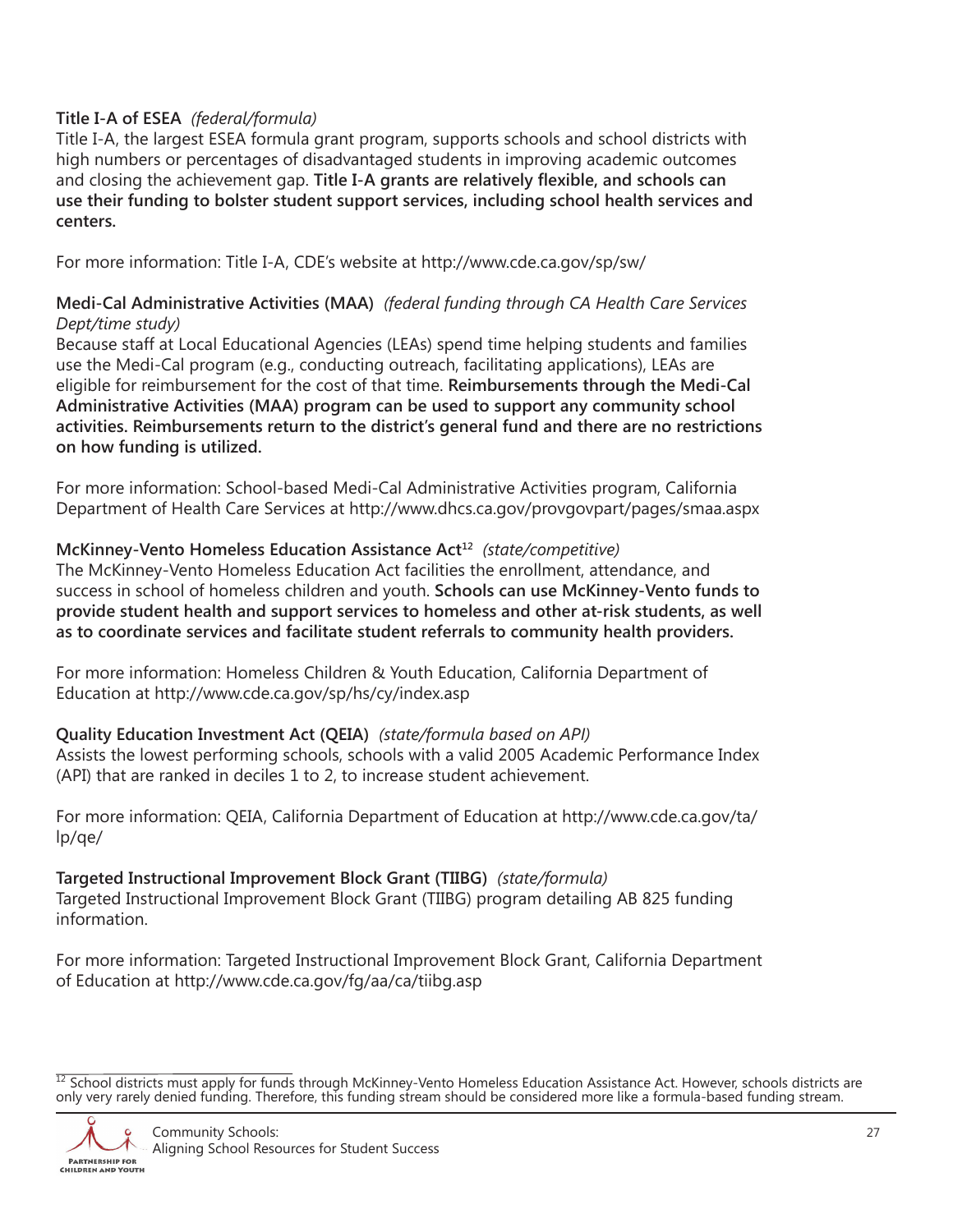#### **Education Funding Sources – Competitive Grants** *(federal/state sources)*

#### **21st Century Community Learning Centers/ Title IV-B of ESEA** *(federal through CDE/ competitive)*

Title IV-B of ESEA, the 21st Century Community Learning Centers program, supports school districts and communities with high percentages of disadvantaged students in improving academic outcomes and closing the achievement gap. 21st Century Community Learning Centers operate before and after school, as well as over the summer, and must offer academic assistance, enrichment, and family literacy services. **Schools can use 21st Century Community Learning Center funding to support drug and violence prevention, counseling, and character education services, as well as parent involvement initiatives.**

For more information: 21st Century Community Learning Centers, California Department of Education at http://www.cde.ca.gov/ls/ba/cp/

#### **After School Education and Safety Program (ASES)13** *(state/competitive)*

The After School Education and Safety (ASES) Program funds after school and before school programs to ensure that students in kindergarten through ninth grade have safe, constructive opportunities during non-school hours. ASES programs must provide academic support, including literacy support, as well as an educational enrichment component designed to complement the school's overall mission. The enrichment component is flexible, based on student needs, and can incorporate youth development and health/nutrition prevention activities. **ASES grants can support schools that provide, or want to provide, health education, youth development, and service coordination.**

For more information: After School Education and Safety (ASES) Program, California Department of Education at http://www.cde.ca.gov/ls/ba/as/

#### **Early Mental Health Initiative** *(state funding through California Department of Mental Health/ competitive)*

The California Early Mental Health Initiative (EMHI) are grants to support intervention and prevention services for students in kindergarten through third grade who experience mild to moderate school adjustment difficulties. The goals of EMHI are to enhance the social and emotional development of young students; increase the likelihood that students experiencing mild to moderate school adjustment difficulties will succeed in school; increase their personal competencies related to life success; and minimize the need for more intensive and costly services as they grow older. **EMHI supports Local Educational Agencies (LEAs) as they collaborate with mental health providers to implement school-based programs to enhance school adjustment, mental health, and social/emotional development. Grant funding is provided for one three-year cycle to publicly funded elementary schools.**

For more information: Early Mental Health Initiative, California Department of Mental Health at http://www.dmh.ca.gov/services\_and\_programs/children\_and\_youth/EMHI.asp

 $^{13}$  While school districts must apply for ASES funds, the applications are not competitive in nature. Instead, priority for funding is given first to schools with 50% or greater participation / eligibility for the free/reduced price meal program.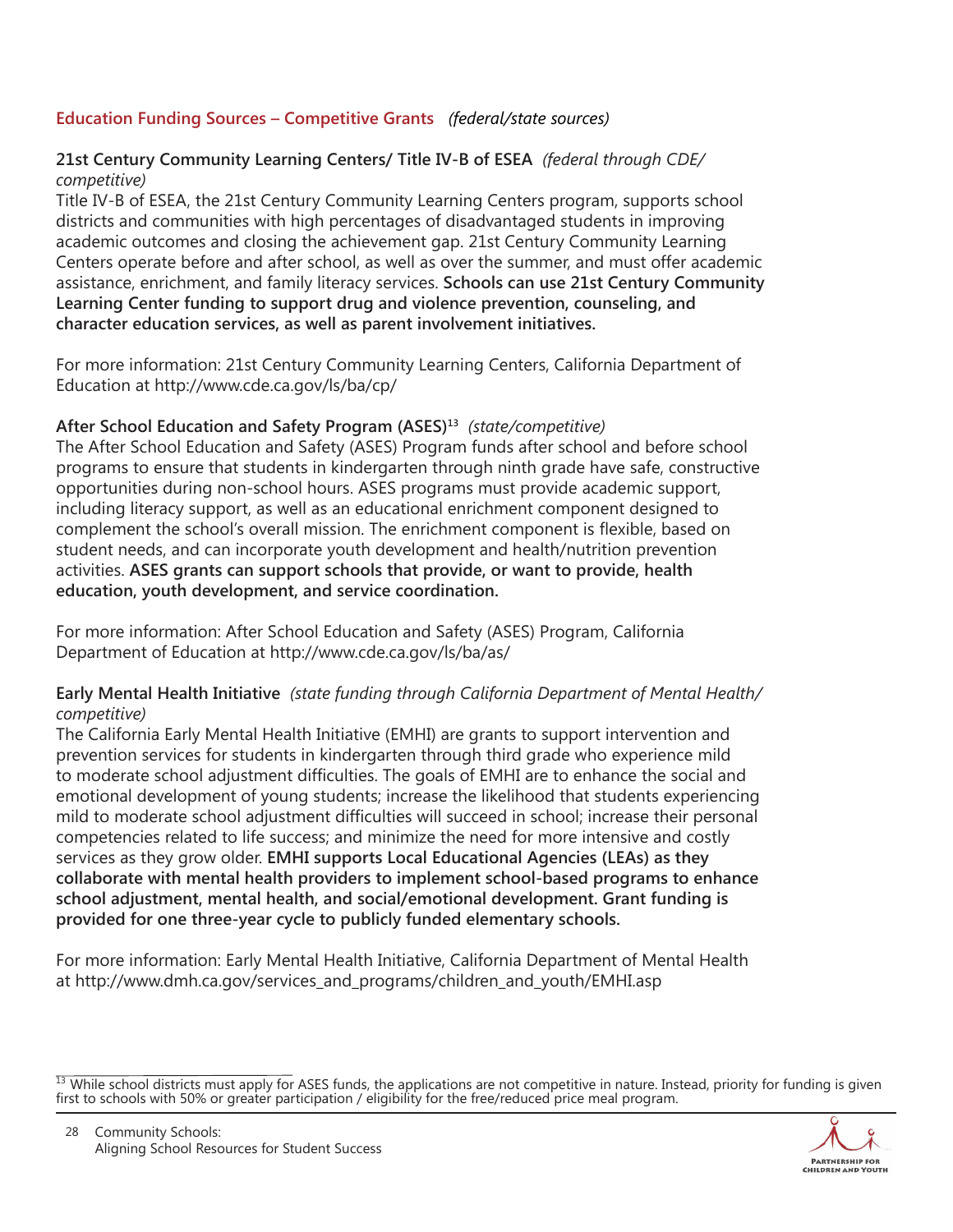#### **School Community Violence Prevention Program** *(state/competitive)*

The School Community Violence Prevention Program (SCVP) addresses school safety and violence prevention issues. Strategies for addressing school safety and preventing violence must be selected from a pre-approved list of research-based, science-based, or promising practices. **SCVP grants can support schools in preventing violence through a variety of services, such as case management, counseling, and youth development.**

For more information: School Community Violence Prevention Program, CDE at http://www. cde.ca.gov/fg/fo/profile.asp?id=1211

#### **Funding Sources from Partner Agencies** *(local, state and federal)*

#### **Community Development Block Grants** *(federal funding through local government entities/ community input process – competitive)*

Community Development Block Grants are federal awards to local government entities to develop viable urban communities by providing decent housing, providing a suitable living environment, and expanding economic opportunities for low- and moderate- income individuals. These grants are used to support community services and facilities related to those services, including family supports, after school, child care and youth development programs. Most local entities utilize a public input process to determine how to use the funds, so interested applicants should advocate for their programs throughout the process, as well as submitting a formal application.

For more information: Review the directory of contact information for the local staff of large cities and counties that receive funding directly from HUD, known as entitlement entities, at http://www.hud.gov/local/ca/community/cdbg/index.cfm

**Differential Response** *(state and federal funding for child welfare services delivered by county Child Welfare Services Departments/counties as partner agencies provide services in-kind)*  Differential Response refers to an innovation in child welfare practice. Differential Response is an approach to ensuring child safety by expanding the ability of child welfare agencies to respond to reports of child abuse and neglect. Its focus includes a broader set of responses for working with families at the first signs of trouble, including innovative partnerships with community based organizations that can help support families that are in need – and before further problems develop. With Differential Response, social workers work with families to engage them in solutions and to provide focused services so that there is the best possible opportunity to make needed improvements. Differential Response was first piloted by eleven California counties in 2004 and is now an approach that can be offered by a county's Child Welfare Services Department. That is, funding for these supports to family would be contributed in-kind by the county.

For more information: Contact your county's Child Welfare Services Department or Children's **Network** 

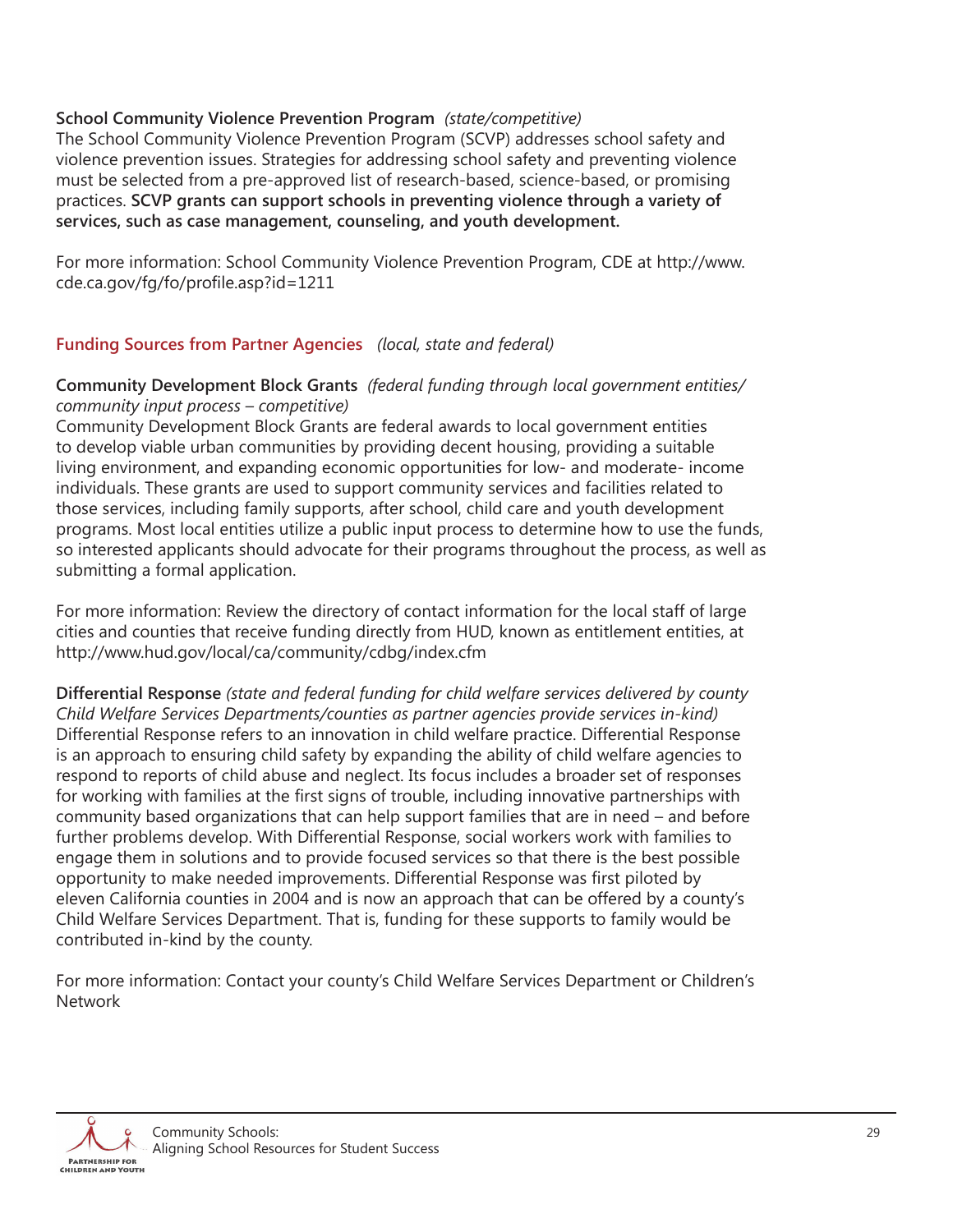Early Periodic Screening, Diagnosis and Treatment (EPSDT) *(Medi-Cal program administered by county mental health departments/entitlement with 5% county contribution)* Early Periodic Screening, Diagnosis and Treatment (EPSDT) is the Medi-Cal program for individuals under the age of 21 who have full-scope Medi-Cal eligibility. This benefit allows for periodic screenings to determine health care needs. Based upon the identified health care need, diagnostic and treatment services are provided. In California, the term 'EPSDT' is often commonly used to refer to mental health services provided through the program. In some counties EPSDT financed mental health services are provided by county mental health clinicians and in other counties many of these services are provided by community-based providers through a contract with the county.

For more information: Contact your county's mental health or behavioral health care department.

#### **First Five (First 5)** *(Local commissions)*

First 5 California supports children from prenatal to age 5 by creating a comprehensive and integrated system of information and services to promote early childhood development and school readiness. First 5 funding can pay for health care and related services for children up through 5 years of age, as well as to support parent engagement and education strategies. Eighty percent of First 5 funding is allocated to county-level First 5 commissions.

For more information: California Children and Families Commission at http://www.ccfc.ca.gov/ default.asp

First 5 Association of California: An Association of County Commissions at http://www.f5ac.org

#### **Mental Health Services Act (MHSA)** *(state funding administered by the Department of Mental Health/allocation of funds is planned and administered by each county)*

Mental Health Services Act (MHSA) passed in November 2004 as Proposition 63 on the California ballot, provides funding to expand and transform California's county-based mental health care system for children, adults and seniors. Counties receive MHSA funds based on a formula and allocate those funds based on plans developed with community input. There were five components which counties included in their original plans. **Prevention and Early Intervention, is a component of particular interest to schools and community school efforts. Guidelines from the state required that a portion of the PEI funds be utilized for 0 – 24 year old population. In addition, schools were one of the entities required to be included in the planning process.**

For more information: California Department of Mental Health at http://www.dmh.ca.gov/ prop\_63/mhsa/default.asp

To see your county's current plan go to http://www.dmh.ca.gov/Prop\_63/MHSA/County\_Plans\_ and\_Updates.asp